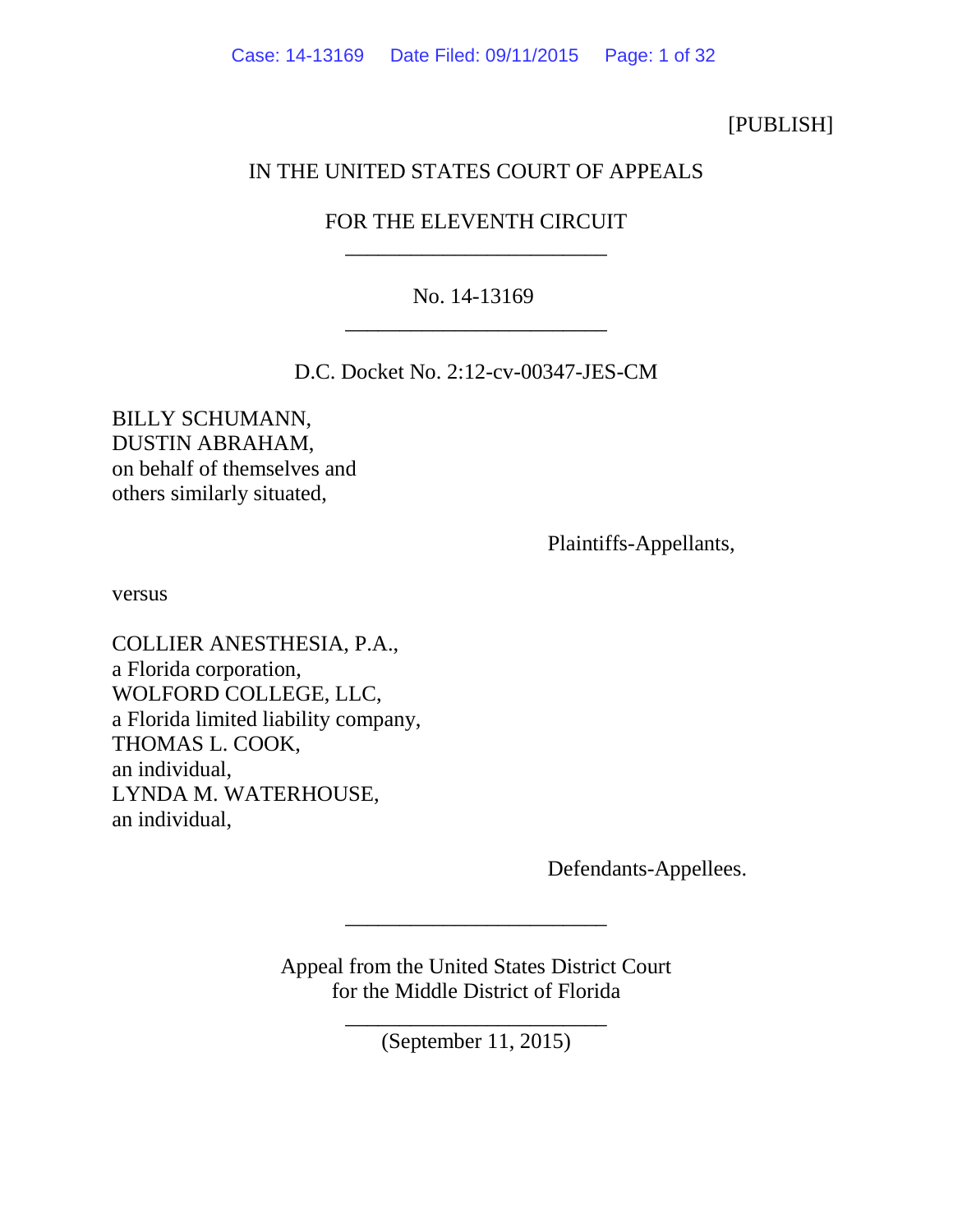Before MARTIN and ROSENBAUM, Circuit Judges, and PROCTOR,[\\*](#page-1-0) District Judge.

### ROSENBAUM, Circuit Judge:

Upon receiving their master's degrees, certifications, and licenses, Plaintiff-Appellant student registered nurse anesthetists are legally able to put people to sleep. We have heard, though never ourselves experienced, that some legal opinions can do the same thing. We are hopeful that this one will not.<sup>[1](#page-1-1)</sup>

Plaintiffs in this case include twenty-five former student registered nurse anesthetists ("SRNAs" or "Students")<sup>[2](#page-1-2)</sup> who attended a master's degree program at Wolford College, LLC, with the goal of becoming certified registered nurse anesthetists  $("CRNAs")$ .<sup>[3](#page-1-3)</sup> During the course of their study, the Students participated in a clinical curriculum, which, under Florida law, was a prerequisite to obtaining their master's degrees.

Through this legal action, the Students sought to recover unpaid wages and overtime under the Fair Labor Standards Act, 29 U.S.C. § 201, *et seq*. ("FLSA"), for their clinical hours. After considering the six factors that the Department of Labor identified in guidance that, in turn, does no more than reduce the specific

<span id="page-1-0"></span><sup>\*</sup> The Honorable R. David Proctor, United States District Judge for the Northern District of Alabama, sitting by designation.

 $1$  But, then again, the writer is always the last to know.

<span id="page-1-3"></span><span id="page-1-2"></span><span id="page-1-1"></span><sup>&</sup>lt;sup>2</sup> SRNAs are registered nurses who have enrolled in an accredited college in pursuit of their Master of Science degrees in the specialty of nurse anesthesia.

<sup>&</sup>lt;sup>3</sup> CRNAs are advanced-practice nurses who are licensed to administer anesthesia.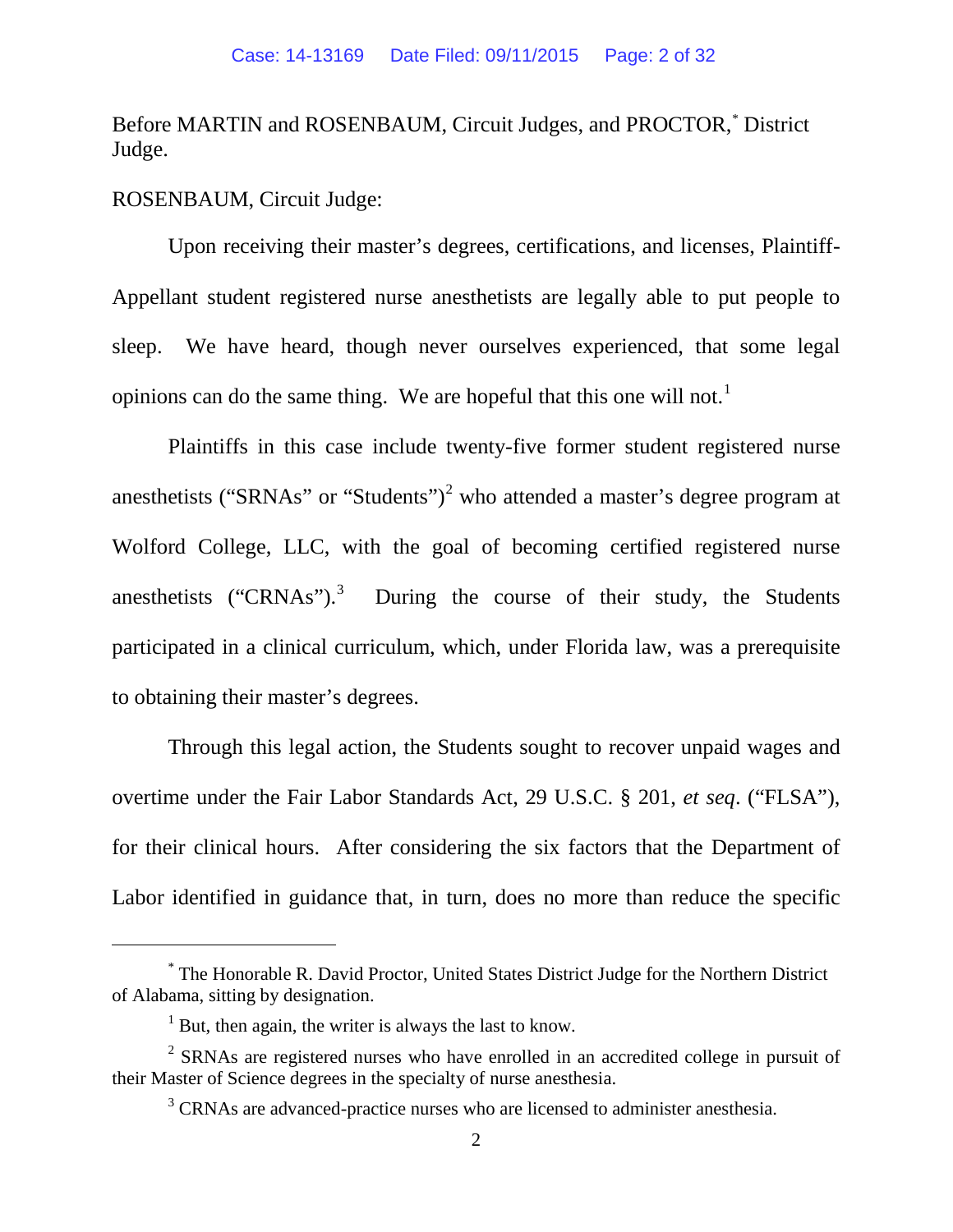#### Case: 14-13169 Date Filed: 09/11/2015 Page: 3 of 32

facts of *Walling v. Portland Terminal Co.*, 330 U.S. 148, 67 S. Ct. 639 (1947), to a test, the district court determined that the SRNAs were not "employees" of Defendants and entered summary judgment for Defendants.

But, with all due respect to the Department of Labor, it has no more expertise in construing a Supreme Court case than does the Judiciary. *Portland Terminal* is nearly seven decades old and, in our view, addresses a very different factual situation involving a seven-or-eight-day, railroad-yard-brakeman training program offered by a specific company for the purpose of creating a labor pool for its own future use. This case, however, concerns a universal clinical-placement requirement necessary to obtain a generally applicable advanced academic degree and professional certification and licensure in the field.

So, while we follow *Portland Terminal*'s "primary beneficiary" test here, we do not believe that measuring the facts in this case by a strict comparison to those in *Portland Terminal* allows us to identify the primary beneficiary of a modern-day internship for academic credit and professional certification. As a result, we now adopt an application of *Portland Terminal*'s "primary beneficiary" test specifically tailored to account for the unique qualities of the type of internship at issue in this case. To allow the district court to apply this test in the first instance and, if the district court desires, to give the parties an opportunity to further develop the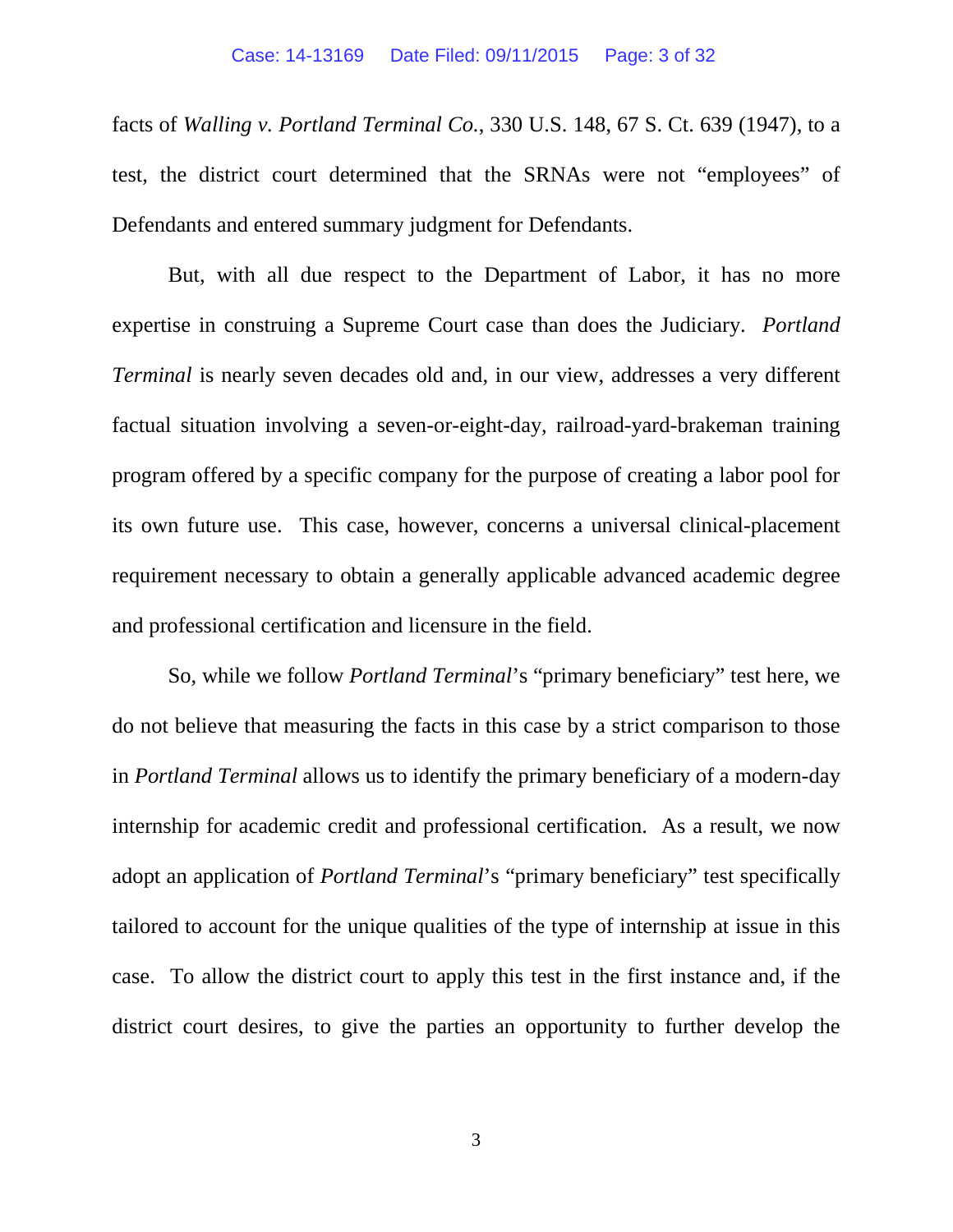record to address the components of the test, we remand this case for further proceedings consistent with this opinion.

## **I.**

### **A.**

Florida tightly regulates the practice of nurse anesthesia to protect patients, since anesthesia delivery can carry a high risk. Performing the duties of a CRNA in Florida without a proper license or knowingly employing an unlicensed person to engage in CRNA duties constitutes a felony. *See* Fla. Stat. § 464.016. To obtain a CRNA license under Florida law, among other requirements, a person must graduate from an accredited program and be certified by the National Commission on Certification of Anesthesiologist Assistants. *See* Fla. Stat. §§ 458.3475, 459.023.

### **B.**

Defendant Wolford College is a for-profit college that is wholly owned by Defendant Lynda Waterhouse (Wolford College's chief financial officer and secretary-treasurer) and several anesthesiologists who also have an ownership interest in Defendant Collier Anesthesia, P.A., a Florida corporation that provides anesthesia services. In addition to her duties at Wolford College, Waterhouse serves as the executive director of Collier Anesthesia. Defendant Dr. Thomas L. Cook is the president and a part-owner of Collier.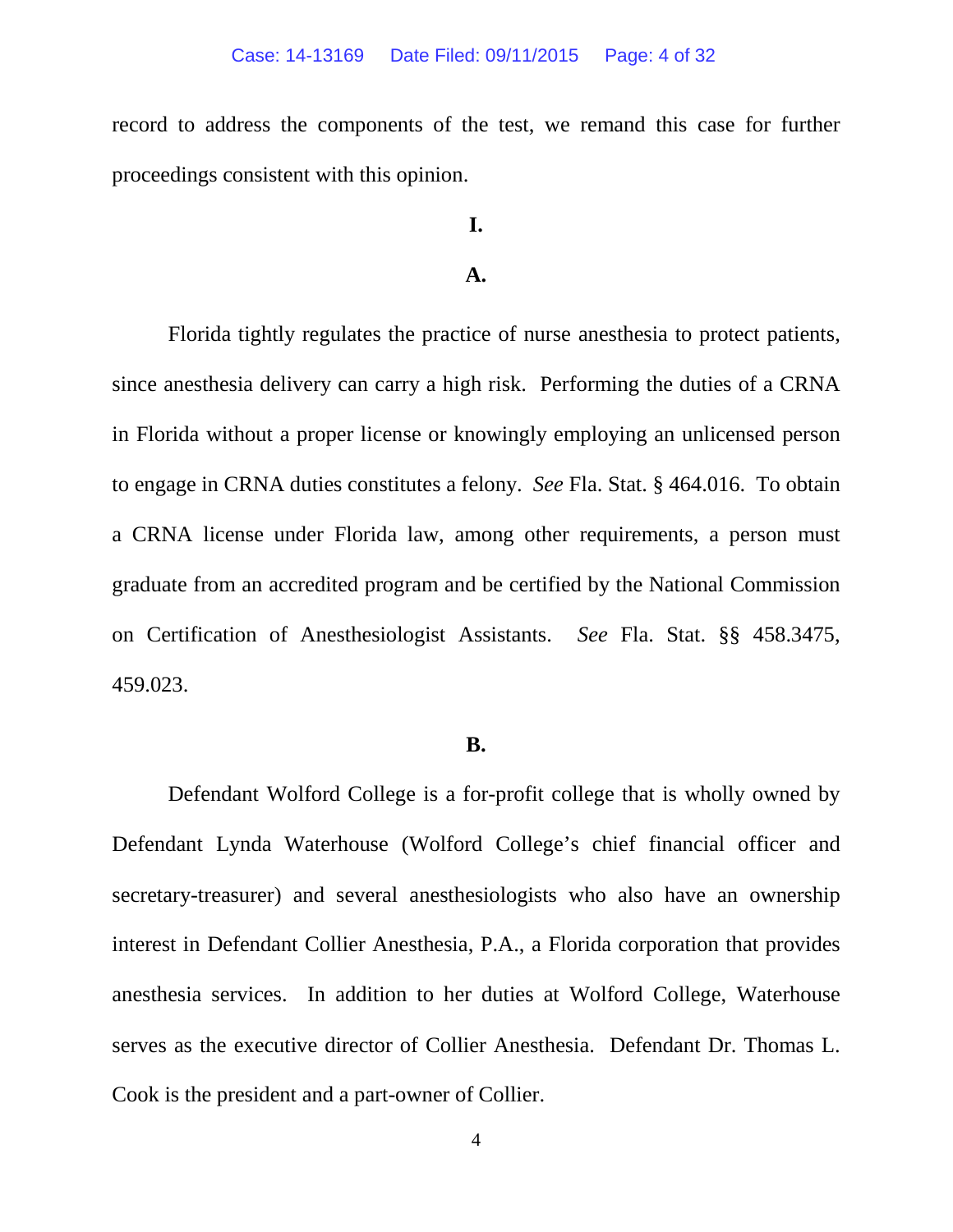#### Case: 14-13169 Date Filed: 09/11/2015 Page: 5 of 32

Wolford College offers one of 113 accredited CRNA programs in the country, providing a 28-month curriculum that culminates in a Master of Science degree in Nurse Anesthesia. While classroom learning dominates the first three semesters of the master's program, the last four semesters consist mainly of clinical experience—a requirement that Florida law, the Council on Accreditation for Nurse Anesthesia Educational Programs,<sup>[4](#page-4-0)</sup> and the National Board of Certification and Recertification of Nurse Anesthetists all mandate.

Under the Council on Accreditation's standards, accredited schools must require students to participate in a minimum of 550 clinical cases in a variety of surgical procedures. This requirement is designed to ensure that when a student graduates and becomes licensed, she will be able to safely and competently monitor the status of her patients without another licensed professional in the room. Among other tasks that must be mastered during the clinical phase of training, SRNAs must learn to complete preoperative forms for patients; set up anesthesia equipment; draw proper medications; monitor patients through the induction, maintenance, and emergence phases of anesthesia; stock and re-stock anesthesia carts; prepare rooms for use; clean equipment; and serve while "on call."

<span id="page-4-0"></span><sup>&</sup>lt;sup>4</sup> The Council on Accreditation oversees the accreditation of nurse anesthesia schools.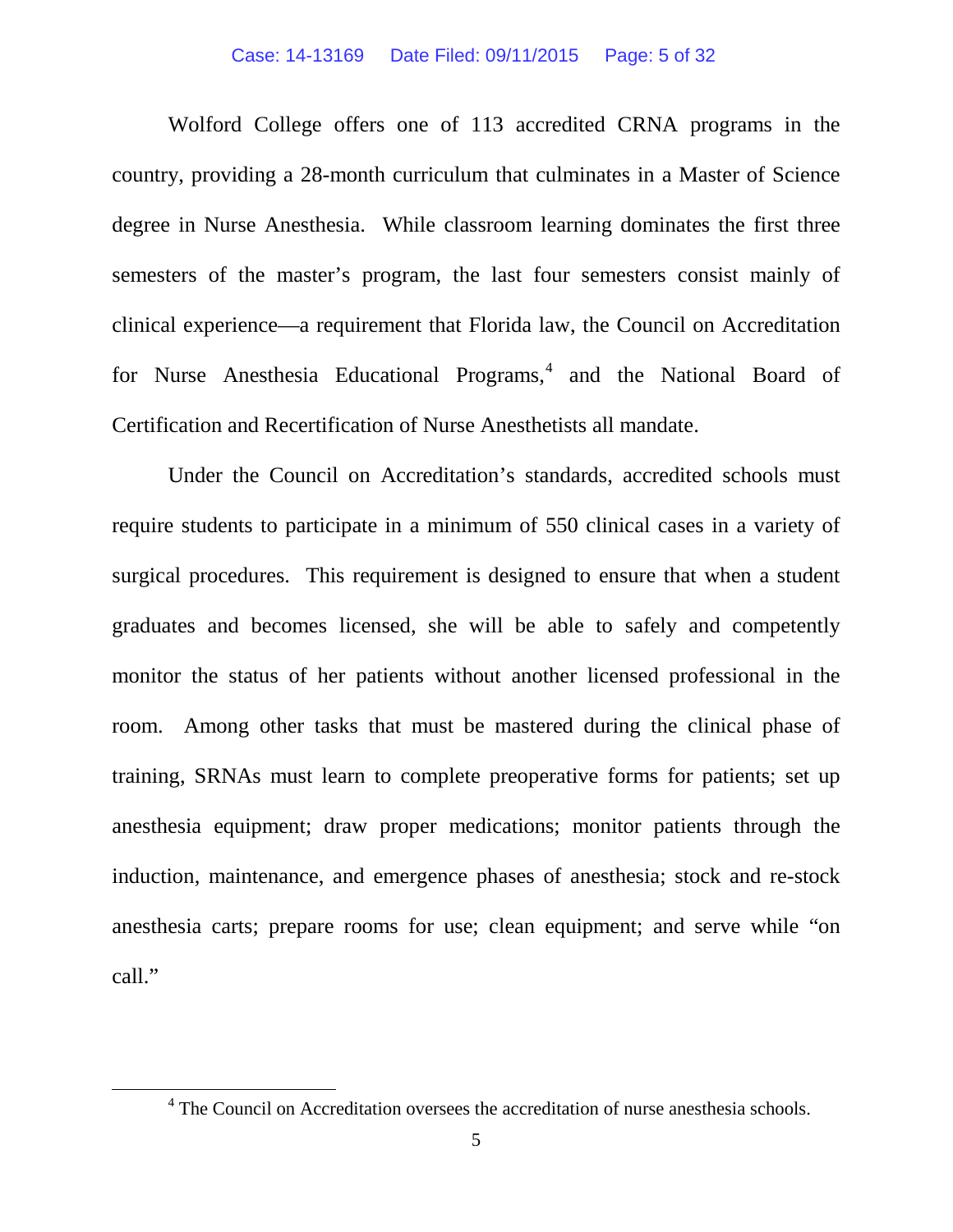#### Case: 14-13169 Date Filed: 09/11/2015 Page: 6 of 32

In Wolford College's clinical phase of education, each course has an instructor and a syllabus, and the school requires daily evaluations that must be completed by both the student and the CRNA or anesthesiologist who supervises the student. Every day, the supervising CRNA or anesthesiologist must grade the student in several areas, depending on the particular course. For example, in some of the courses, the supervisor must evaluate the SRNA every day in nine different categories, including anesthesia cart, anesthesia machine, airway set up, patient assessment, record keeping, induction, maintenance, emergence, and interpersonal behavior. In addition, on the same form, the supervising CRNA or physician prepares brief comments regarding the day's events. The clinical courses also require end-of-semester self-evaluations prepared by the student and summative semester evaluations completed by the clinical instructor or coordinator.

In order to sit for the Board examination, students must graduate from an accredited nurse anesthesia program. For each class graduating in the years 2009 through 2013, between 96% and 100% of all Wolford graduates passed their Board certifications.

### C.

In this case, the Students obtained some, if not all, of their clinical education at facilities where Collier Anesthesia practices anesthesiology. But the Students viewed their clinical efforts as more than just education; they filed suit alleging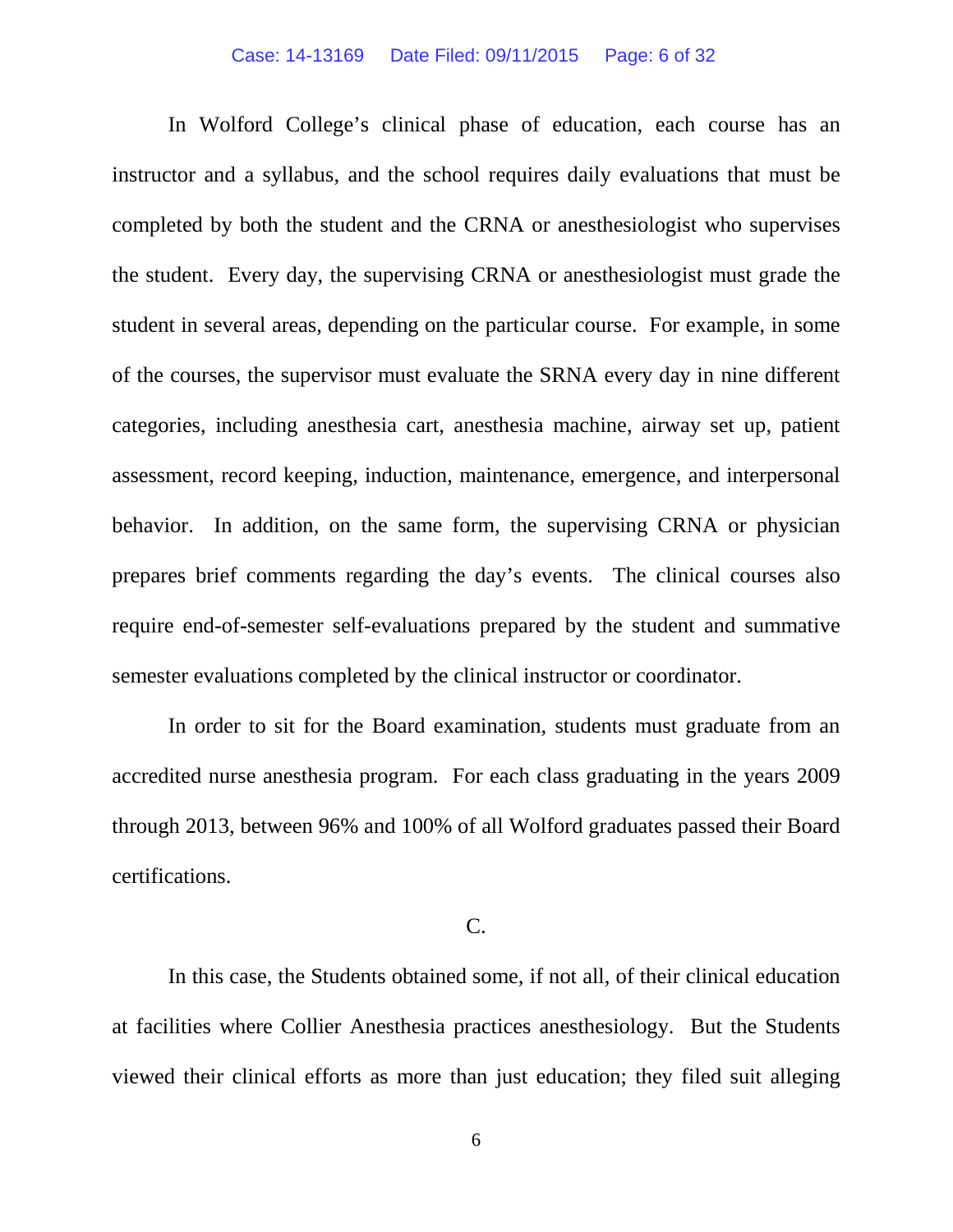#### Case: 14-13169 Date Filed: 09/11/2015 Page: 7 of 32

that they served as "employees" of Defendants for purposes of the FLSA and that Defendants unlawfully failed to compensate them with wages and overtime pay. During the proceedings, Defendants moved for summary judgment, and the Students filed a competing motion for partial summary judgment.

In support of their motion for summary judgment, Defendants submitted evidence that all Students were notified at the start of their education that they were not guaranteed employment with Collier upon graduation, and, in fact, none of the Students involved in this case ever worked for Collier after they obtained their master's degrees. The Students also agreed at the beginning of their educations (by signing Wolford's Handbook) that although they would be undertaking a clinical program, they would not become employed as nurse anesthetists through their participation.

In addition, Defendants' evidence showed that when the Students were at a clinical location, they were identified as SRNAs, and they were required to wear scrubs with the Wolford College logo. And, although while participating in the clinical program, in some instances, the Students, without direct supervision from an anesthesiologist or a CRNA, readied rooms, stocked carts, prepared preoperative forms, and performed other functions, a licensed anesthesiologist or CRNA was required to review the SRNAs' work as part of the SRNAs' daily evaluations.

7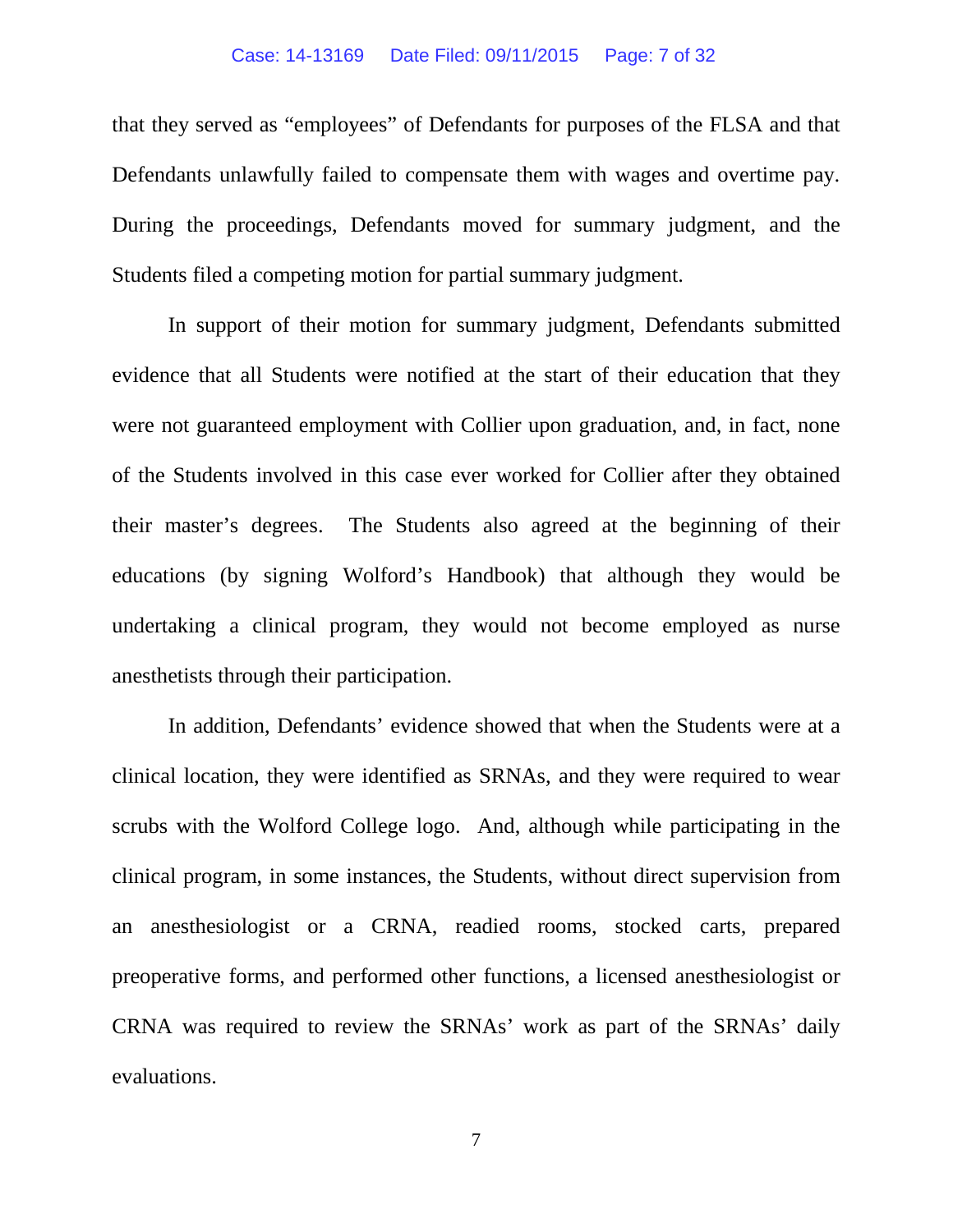For their part, the Students claimed that Collier benefited financially by using their services as SRNAs in place of licensed CRNAs. Although Wolford's curriculum contemplated that SRNAs would work in the clinical program for 40 hours per week, the Students submitted evidence that Collier routinely scheduled SRNAs in excess of 40 hours per week. They further presented testimony that they were scheduled to perform work at Collier-staffed facilities 365 days per year, including weekends, holidays, and the days in between semesters. And, although Wolford and Collier represented to the Students that their shifts would be eight hours long, the Students stated that they were required to arrive at facilities in advance of their scheduled shifts. Consequently, the Students indicated, an eighthour shift actually required SRNAs to work for a minimum of 8.75 to 10 hours per day.

In addition to their own statements, the Students relied upon the testimony of Barbara Rose, a former Collier employee who the Students contend was responsible for CRNA and SRNA scheduling. From April 2010 through April 2012, Rose prepared the SRNA monthly and daily schedules for assignments at Collier's clinical sites.

Collier usually scheduled SRNAs for five shifts per week. Rose indicated that in preparing the daily schedule, she strived to use SRNAs to reduce the number of Collier CRNAs needed for the schedule. According to Rose, Collier

8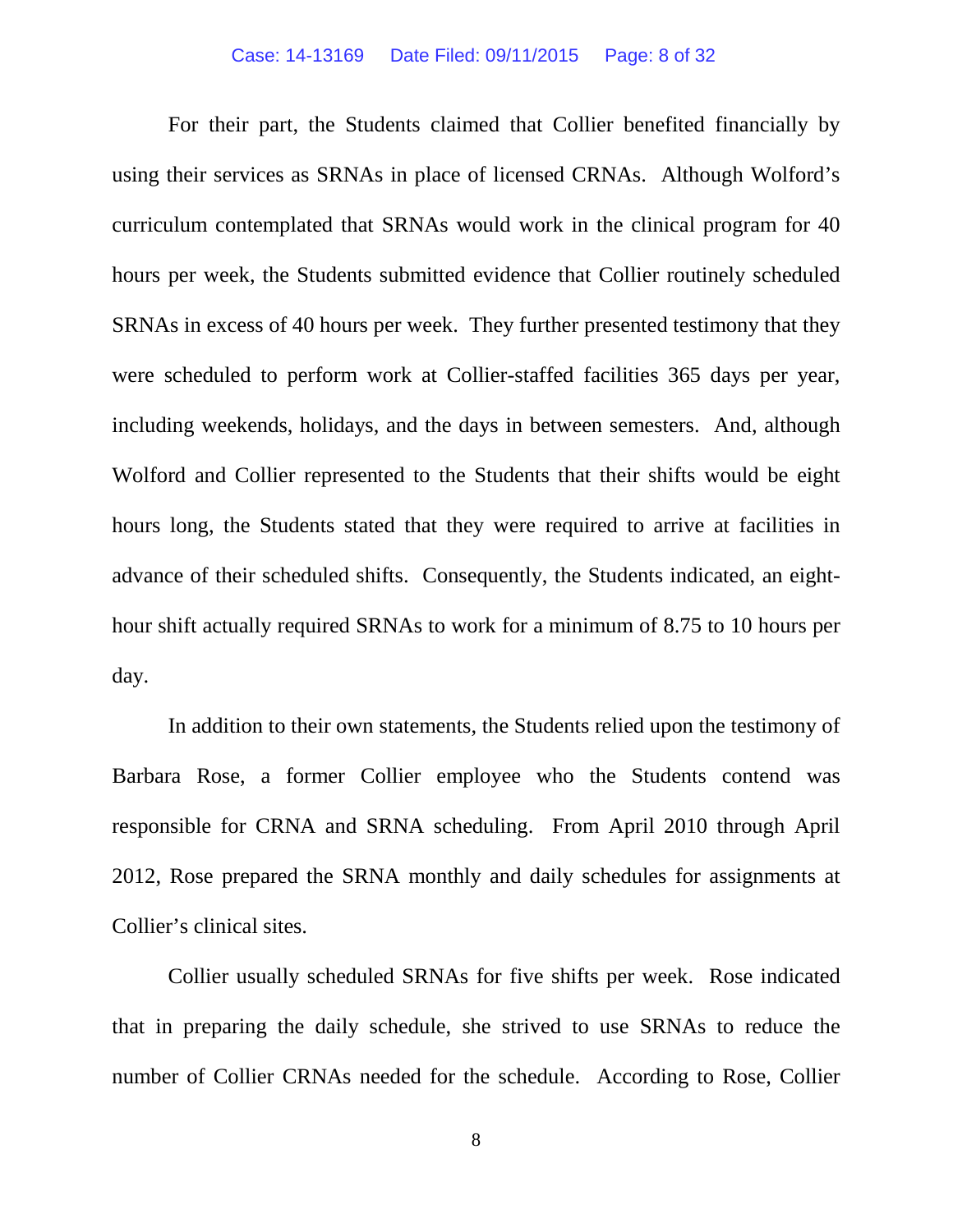removed CRNAs from the daily schedule after the fact in favor of SRNAs and, in Rose's opinion, if the SRNAs had not been scheduled, Collier would have needed CRNAs to cover shifts. The Students pointed to Rose's testimony to support their theory that SRNAs at Collier displaced CRNAs on the schedule and that Collier affirmatively tried to use as few licensed nurses as possible. Based on this evidence, the Students argued that the displacement of CRNAs allowed Collier to save money in running its practice.

Rose, however, admitted that she lacked important first-hand knowledge about Collier's scheduling practices. In particular, Rose did not know about Collier's payrolls, the number of patient cases on which Collier worked, the number of CRNAs on Collier's payroll, the number of anesthesiologists on its payroll, other personal knowledge necessary to support the Students' claims of displacement of regular workers, or the economic benefit to Collier from the Students' services.

To counteract Rose's testimony, Defendants presented the testimony of Keri Ortega, who served as the Assistant Program Director and Associate Director of Graduate Education at Wolford College during the period in question. Ortega was one of two Wolford employees who were primarily responsible for scheduling the students in the clinical program. She attested that, typically, Rose sent her a proposed monthly schedule. Ortega, Wolford Program Director Dr. Lauren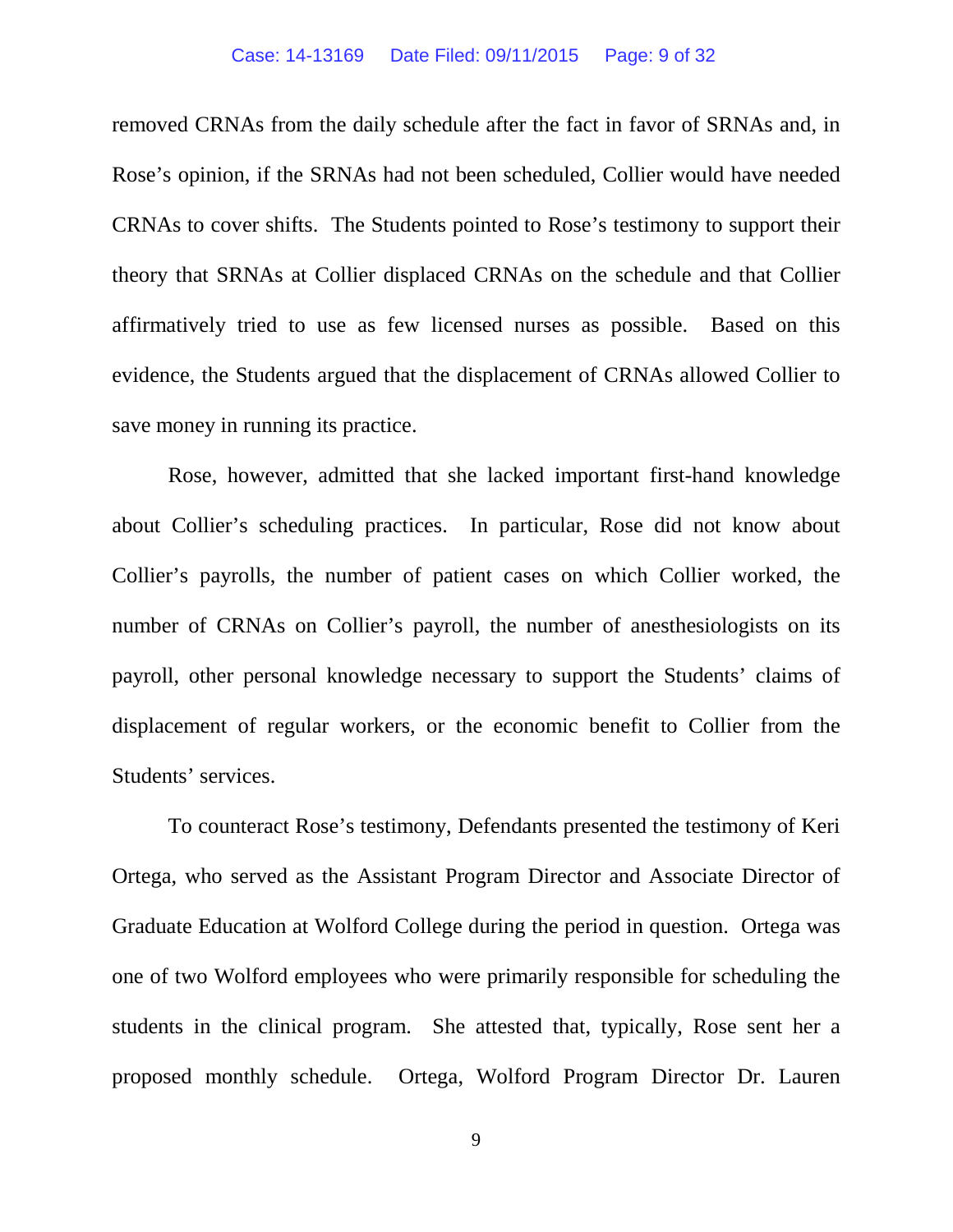#### Case: 14-13169 Date Filed: 09/11/2015 Page: 10 of 32

Corder, or Wolford Dean Dr. John Nolan then reviewed the schedule. According to Ortega, the schedule is a "living document"—it constantly changes for a number of reasons, including, among others, cases are removed from and added to the schedule, patients refuse to allow student participation, and cases are changed from one procedure to another due to illness, equipment problems, and other last-minute circumstances. So Ortega viewed the schedules that Rose prepared as merely initial schedules which were subject to review and significant change.

Defense expert Dr. Daniel Janyja, an anesthesiologist at Collier, also provided evidence that contradicted Rose's testimony. He echoed Ortega, stating that the scheduling of CRNAs and SRNAs in operating rooms is a highly complex and fluid process that changes up to the last minute on a daily basis. According to Dr. Janyja, Collier was capable of meeting its patient safety and legal obligations with existing licensed personnel, without using the Students and without incurring additional personnel costs. Dr. Janyja opined that Wolford students did not displace CRNAs. To the contrary, Dr. Janyja viewed the Students as more of a burden than a benefit to Collier because, among other reasons, the learning process impedes the actual delivery of anesthesia.

 Defendants also presented evidence supporting their contention that it is sometimes difficult to place students in a clinical environment. Certain surgeons and hospital locations refuse to allow students in the operating room. When a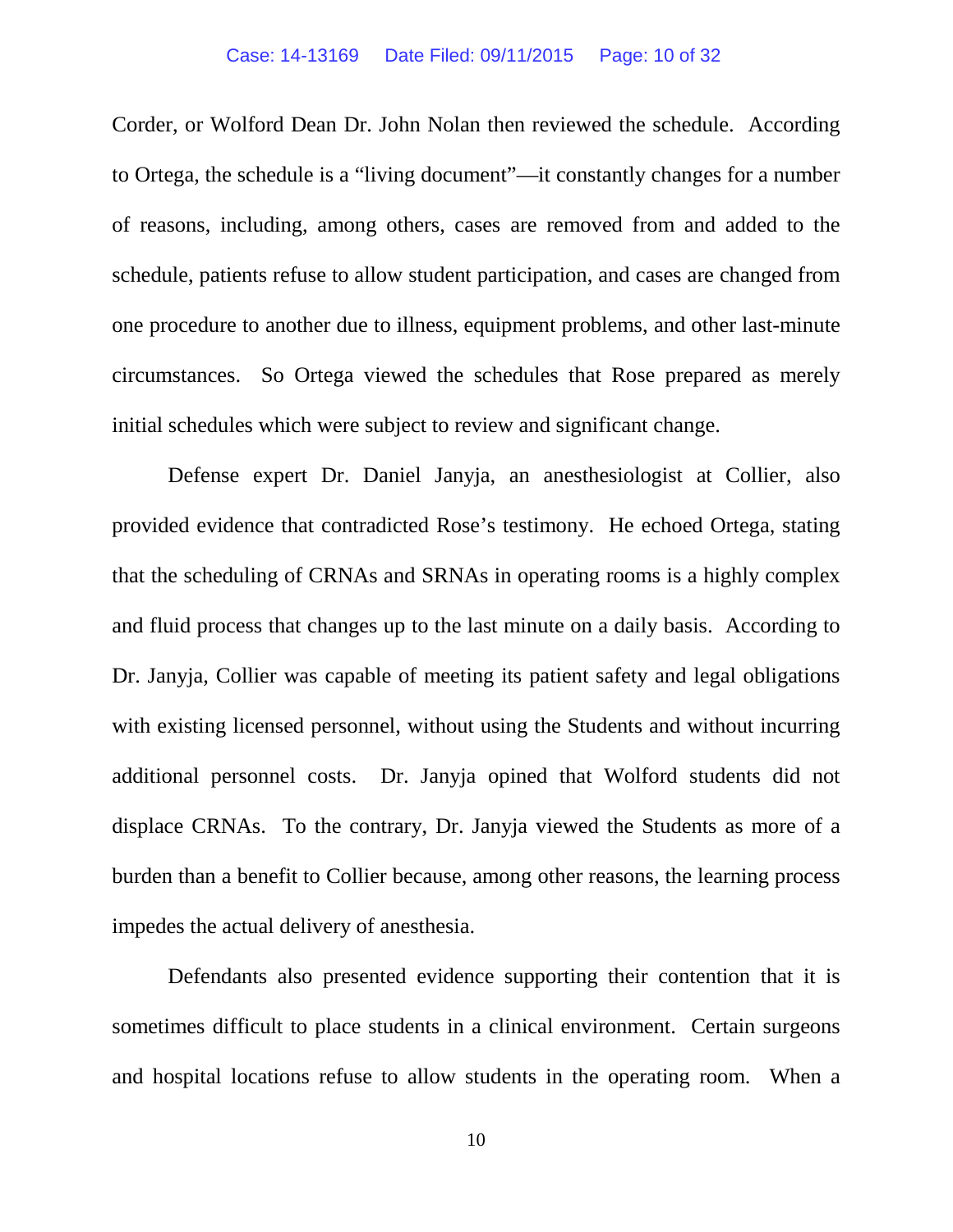#### Case: 14-13169 Date Filed: 09/11/2015 Page: 11 of 32

surgeon indicates a preference not to use students, Collier honors that preference, and Wolford does not place any students in those situations. Patients also sometimes decline student participation in their case.

And, from the perspective of a CRNA, allowing a student to participate in the administration of anesthesia under that individual's license creates an added stress that would not otherwise be present. Moreover, student participation can slow down the administration of anesthesia because the CRNA may need to take time to respond to questions posed by a student. Or a student may attempt a procedure, fail, and require the CRNA (or anesthesiologist) to complete the procedure. And, as previously described, Wolford also requires the anesthesiologist or CRNA supervising students to complete paperwork pertaining to each student's presence, including daily evaluations. This paperwork detracts time from the CRNA or anesthesiologist's day.

The Students responded to this evidence by pointing out that, under what is known as the "Revised Teaching Rule,"[5](#page-10-0) Collier could receive reimbursement for student activities. According to the Students, Collier was able to use one CRNA to obtain 100% of the CRNA fee for two cases at the same time with one student

<span id="page-10-0"></span> $5$  On January 1, 2010, the Department of Health and Human Services put into effect 42 C.F.R. § 414.61(a)(2)—the "CRNA Teaching Rule." Under this new rule, Collier was permitted to bill Medicare (using a "QZ" billing code) for one CRNA who supervises two students in concurrent cases (one student in each of two operating rooms) at a reimbursement rate of 100% to each of the two rooms.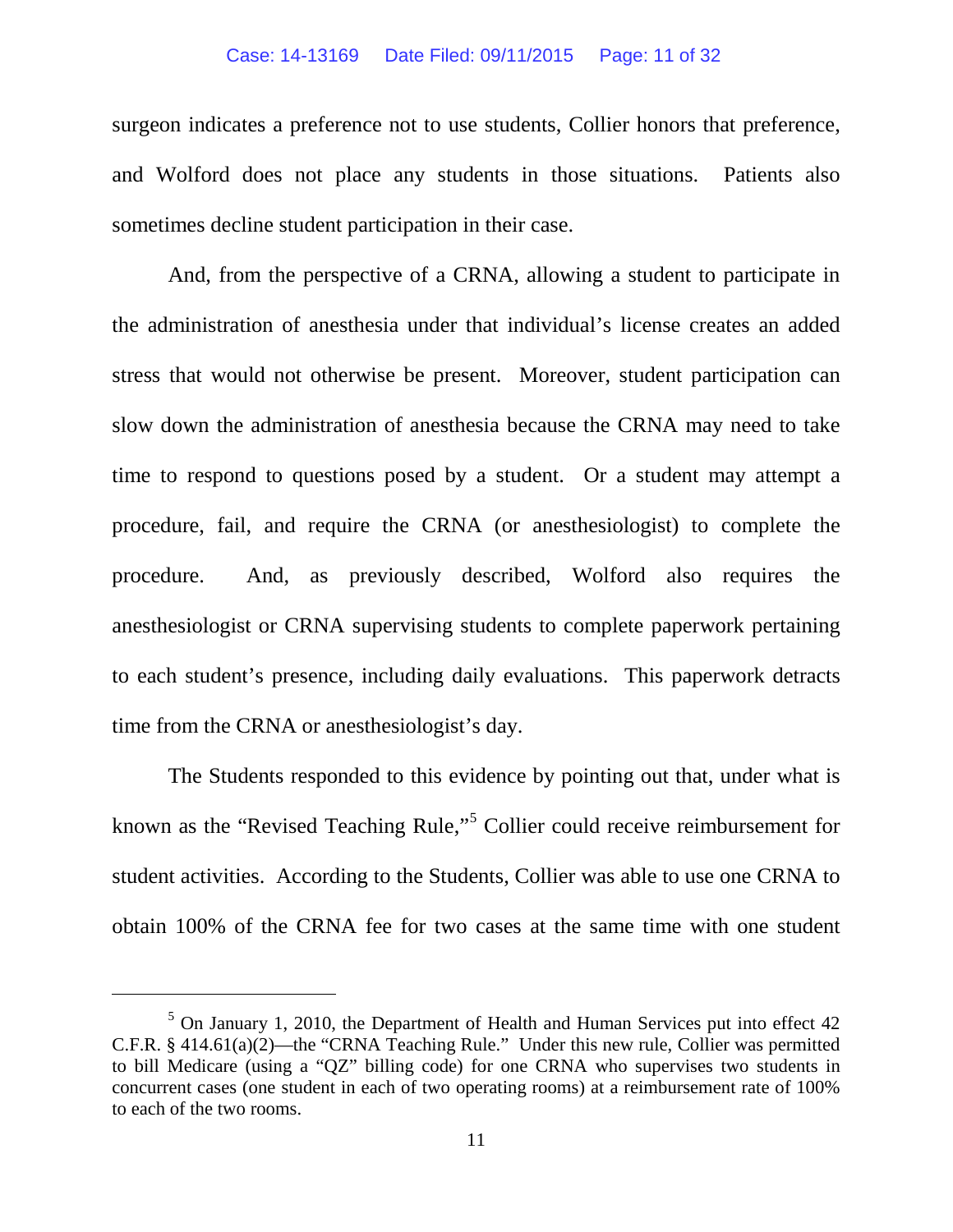#### Case: 14-13169 Date Filed: 09/11/2015 Page: 12 of 32

assigned to each case. And, following the rule change, Wolford and Collier decided to institute a two-to-one SRNA-to-CRNA supervision ratio. The Students argued that supervising SRNAs at a ratio of two to one made teaching "more advantageous" because Collier was reimbursed for two students' concurrent participation where only one CRNA provided supervision.

Collier acknowledged that it used the CRNA Teaching Rule and billed Medicare for some of its patients' procedures using the Revised Teaching Rule. According to Collier, however, during this time, the number of CRNAs on its payroll and the amount of Collier's payroll costs remained "substantially unchanged" despite the fluctuations in the number of Wolford students that it used in the clinical program from semester to semester. In addition, it asserted that at all times that billing occurred under this new rule, Collier anesthesiologists continued to supervise CRNAs and SRNAs without charge to Medicare. Collier's Executive Director, Waterhouse, also refuted the Students' claim that Collier saved money by using the Students in place of the CRNAs. According to Waterhouse, Collier did not save on labor costs, but rather, it lost money as a result of using the SRNAs because of the time spent training the Students. Besides these costs, Defendants presented evidence to show that Collier paid a "clinical fee" of \$1,500 per student to Wolford to underwrite Wolford's costs and to assist Wolford in remaining eligible for federal student loan funding.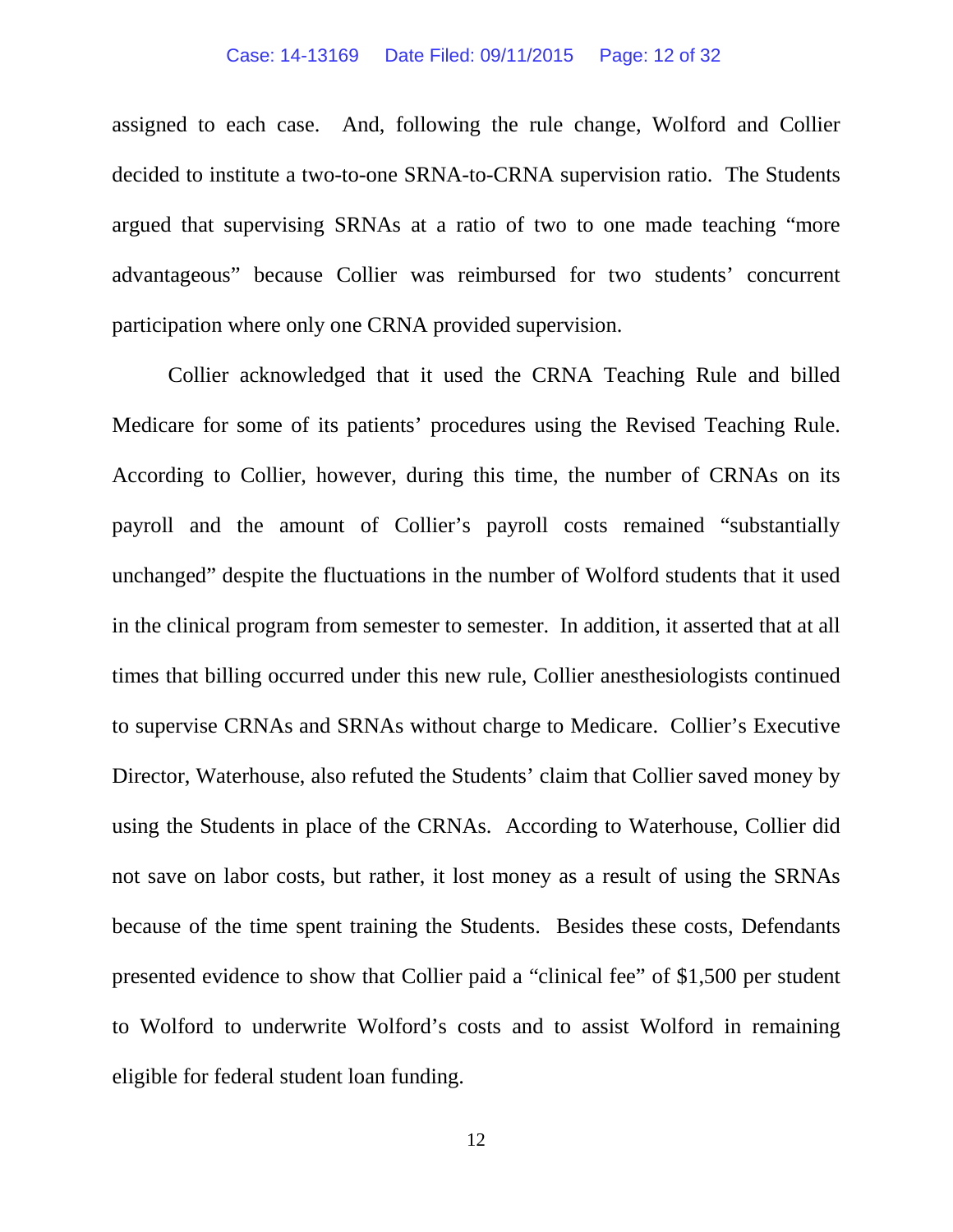#### Case: 14-13169 Date Filed: 09/11/2015 Page: 13 of 32

After considering the facts presented by each party, the district court granted summary judgment in favor of Defendants, finding that the Students were not employees under the FLSA, so they were not entitled to a minimum wage or overtime pay.

On appeal, the Students contend that, in rendering its decision, the district court improperly declined to follow the six-factor test promulgated by the Department of Labor's Wage and Hour Division. The Students also assert that genuine issues of material fact exist in the case, which preclude the entry of summary judgment in favor of Defendants.

## **II.**

Because a determination of an individual's employment status under the FLSA is a question of law, we review *de novo* the district court's finding that no employment relationship existed between the Students and Defendants. *Scantland v. Jeffry Knight, Inc.*, 721 F.3d 1308, 1310 (11th Cir. 2013).

We also review *de novo* an order granting summary judgment and apply the same legal standards that control the district court. *Id.* at 1310. Under Rule 56(a), Fed. R. Civ. P., summary judgment is proper where "the movant shows that there is no genuine dispute as to any material fact and the movant is entitled to judgment as a matter of law." We view all evidence and draw all justifiable inferences in the nonmoving party's favor. *Scantland*, 721 F.3d at 1310.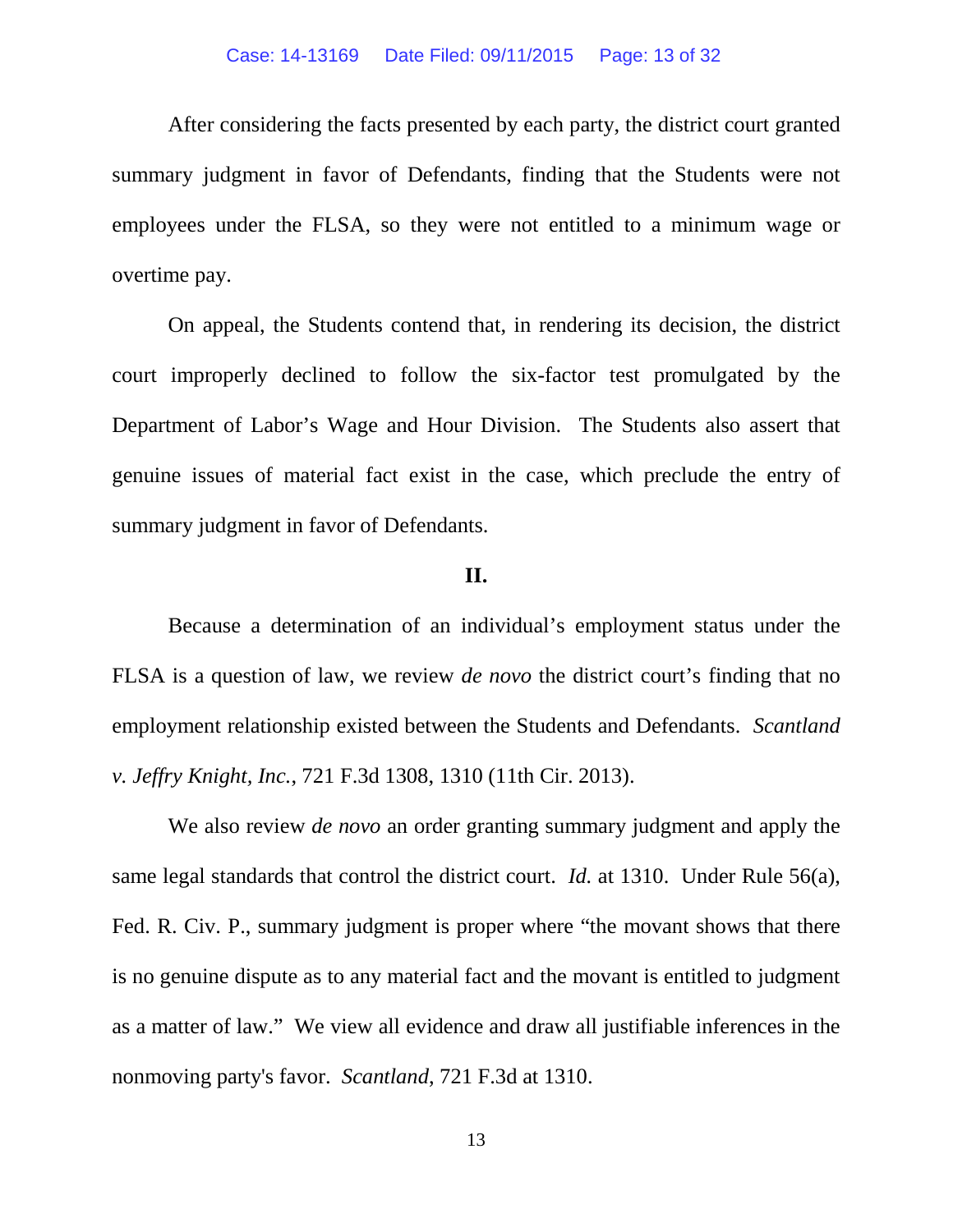#### **III.**

#### **A.**

Congress enacted the FLSA "to aid the unprotected, unorganized and lowest paid of the nation's working population; that is, those employees who lacked sufficient bargaining power to secure for themselves a minimum subsistence wage." *Brooklyn Sav. Bank v. O'Neill*, 324 U.S. 697, 707 n.18, 65 S. Ct. 895, 902 n. 18 (1945). In addition, Congress sought "to lessen, so far as seemed then practicable, the distribution in commerce of goods produced under subnormal labor conditions." *Rutherford Food Corp. v. McComb,* 331 U.S. 722, 727, 67 S. Ct. 1473, 1475 (1947).

The protections the FLSA affords, however, extend to "employees" only. As a result, only individuals falling within the Act's definition of "employee" are entitled to minimum wages and overtime.

The tricky part arises in determining who falls within the FLSA's definition. As other courts have observed, $6$  the FLSA's definitions as they relate to who qualifies as an "employee" are not precise. The statute defines an "employee" as

<span id="page-13-0"></span><sup>6</sup> *See, e.g., Glatt v. Fox Searchlight Pictures, Inc.*, 791 F.3d 376, 381 (2d Cir. 2015) ("The FLSA unhelpfully defines 'employee' . . . ."); *Marshall v. Regis Educ. Corp.*, 666 F.2d 1324, 1326 (10th Cir. 1981) (describing FLSA's definitions of "employee" and "employ" as "circular and all inclusive") (quoting *Marshall v. Regis Educ. Corp.*, 1980 WL 2201, at \*2 (D. Colo. May 29, 1980)); *Solis v. Laurelbrook Sanitarium and Sch., Inc.*, 642 F.3d 518, 522 (6th Cir. 2011) (describing the FLSA's definitions of "employee," "employer," and "employ" as "exceedingly broad and generally unhelpful"); *Henthorn v. Dep't of Navy*, 29 F.3d 682, 684 (D.C. Cir. 1994) (describing the FLSA's definitions of "employee," "employer," "employ," and other terms as "so unhelpful").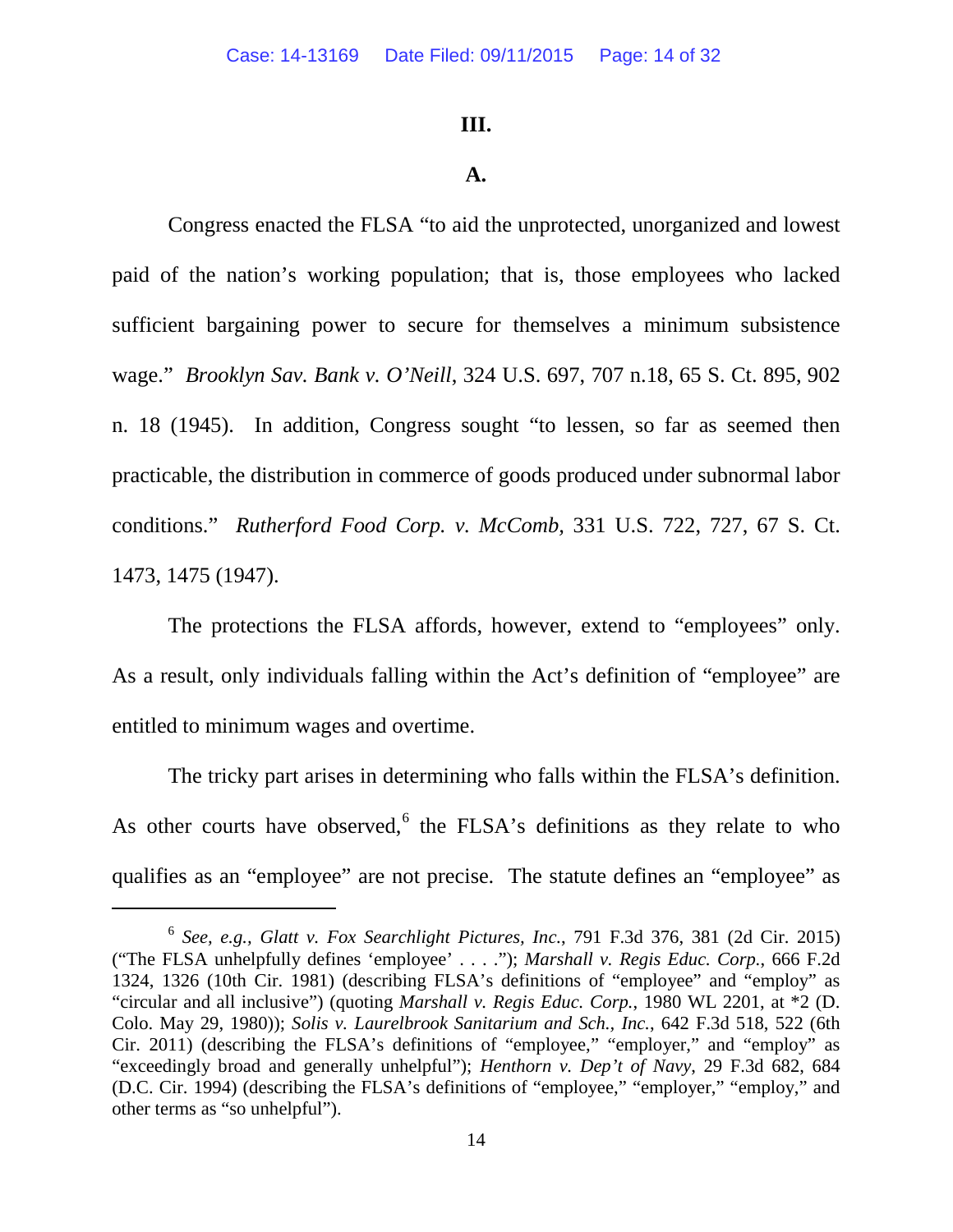"any individual employed by an employer," and an "employer," in turn, includes "any person acting directly or indirectly in the interest of an employer in relation to an employee." 29 U.S.C. §§ 203(d) and (e)(1). The Act also provides that the term "employ" means "to suffer or permit to work." *Id.* at § 203(g). Congress intended for these broad definitions to be "'comprehensive enough' to include 'working relationships, which prior to this Act, were not deemed to fall within an employer-employee category.'" *Scantland*, 721 F.3d at 1311 (citing *Rutherford Food,* 331 U.S. at 729, 67 S. Ct. at 1476 (quoting *Portland Terminal,* 330 U.S. at 150-51, 67 S. Ct. at 640)).

Nevertheless, the terms "employee" and "employer" "cannot be interpreted so as to make a person whose work serves only his own interest an employee of another person who gives him aid and instruction." *Portland Terminal*, 330 U.S. at 152, 67 S. Ct. at 641. As the Supreme Court has cautioned, the FLSA was "not intended to stamp all persons as employees who, without any express or implied compensation agreement, might work for their own advantage on the promises of another. Otherwise, all students would be employees of the school or college they attended, and as such entitled to receive minimum wages." *Id*.

### **B.**

In *Portland Terminal*, the seminal case involving whether trainees are "employees" for purposes of the FLSA, the defendant railroad company offered a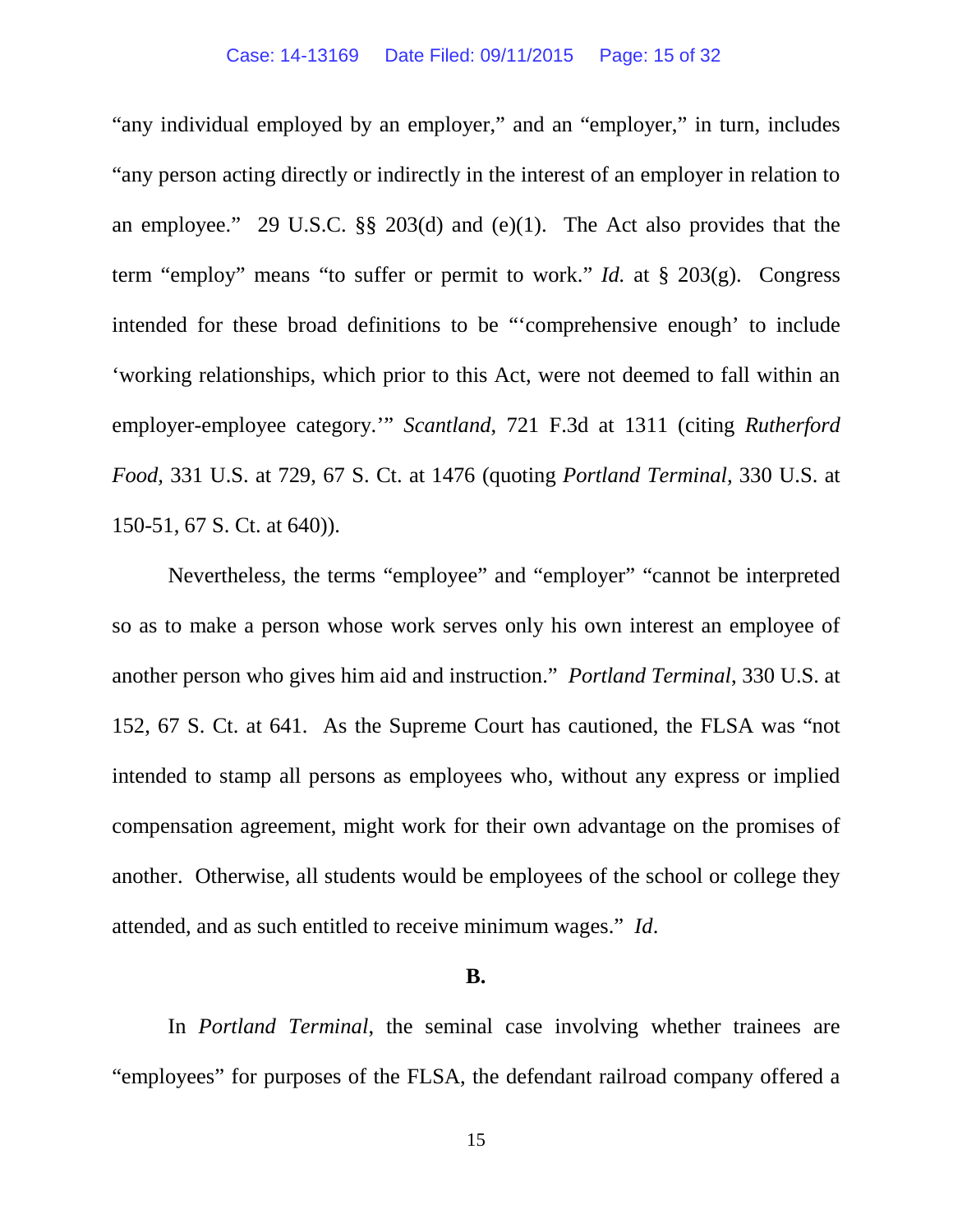practical-training course for prospective yard brakemen. *Id.* at 149, 67 S. Ct. at 640. While participants were not guaranteed a job upon completion of the course, they were required to successfully finish the course to be eligible to serve as brakemen for the railroad. *Id.* at 149-50, 67 S. Ct. at 640. On average, the course lasted seven or eight days. *Id.* at 149, 67 S. Ct. at 640. During training, a yard crew instructed and supervised the trainees, gradually allowing them to perform actual work under close scrutiny. *Id.* The trainees' work did not displace any regular employees, who continued to do most of the work themselves. *Id.* at 150, 67 S. Ct. at 640. Nor did the trainees' work expedite company business. *Id.* In fact, at times, it impeded it. *Id.* In holding that the trainees were not "employees" for purposes of the FLSA, the Supreme Court reasoned,

> Had these trainees taken courses in railroading in a public or private vocational school, wholly disassociated from the railroad, it could not reasonably be suggested that they were employees of the school within the meaning of the Act. Nor could they, in that situation, have been considered as employees of the railroad merely because the school's graduates would constitute a labor pool from which the railroad could later draw its employees.

*Id.* at 152-53, 67 S. Ct. at 641. Ultimately, the Supreme Court explained, "The Fair Labor Standards Act was not intended to penalize railroads for providing, free of charge, the same kind of instruction at a place and in a manner which would *most greatly benefit* the trainees." *Id.* at 153, 67 S. Ct. at 641 (emphasis added).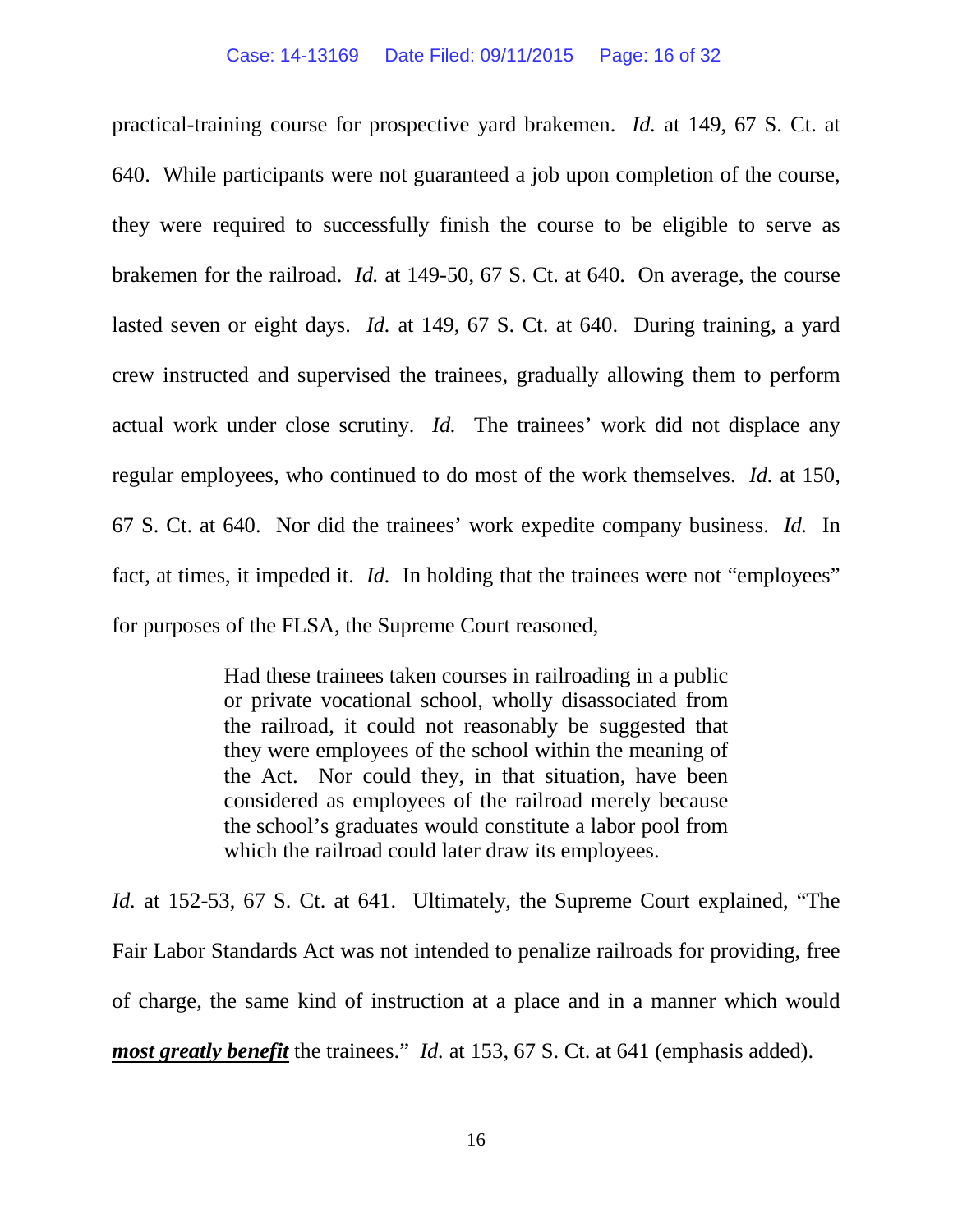**C.**

The Department of Labor ("DOL") refers without attribution to *Portland Terminal* in its Field Operations Handbook's guidance on identifying whether a trainee or a student is an "employee" under the FLSA. Specifically, the Handbook states, "The Supreme Court has held that the words 'to suffer or permit to work, as used in the FLSA to define 'employ', do not make all persons employees who, without any express or implied compensation agreement, may work for their own advantages on the premises of another," *See* Wage & Hour Div., U.S. Dep't of Labor*, Field Operations Handbook* ch.10b11 (Oct. 20, 1993), [http://www.dol.gov/whd/FOH/FOH\\_Ch10.pdf](http://www.dol.gov/whd/FOH/FOH_Ch10.pdf) (last visited Aug. 28, 2015). This statement paraphrases *Portland Terminal*. *See Portland Terminal*, 330 U.S. at 152, 67 S. Ct. at 641 ("The definition 'suffer or permit to work' was obviously not intended to stamp all persons as employees who, without any express or implied compensation agreement, might work for their own advantage on the premises of another.").

After referring to the content of *Portland Terminal*, the Handbook then opines that "[i]f all of the following criteria are met, the trainees or students are not employees within the meaning of the FLSA:"

> 1. The training, even though it includes actual operation of the facilities of the employer, is similar to that which would be given in a vocational school.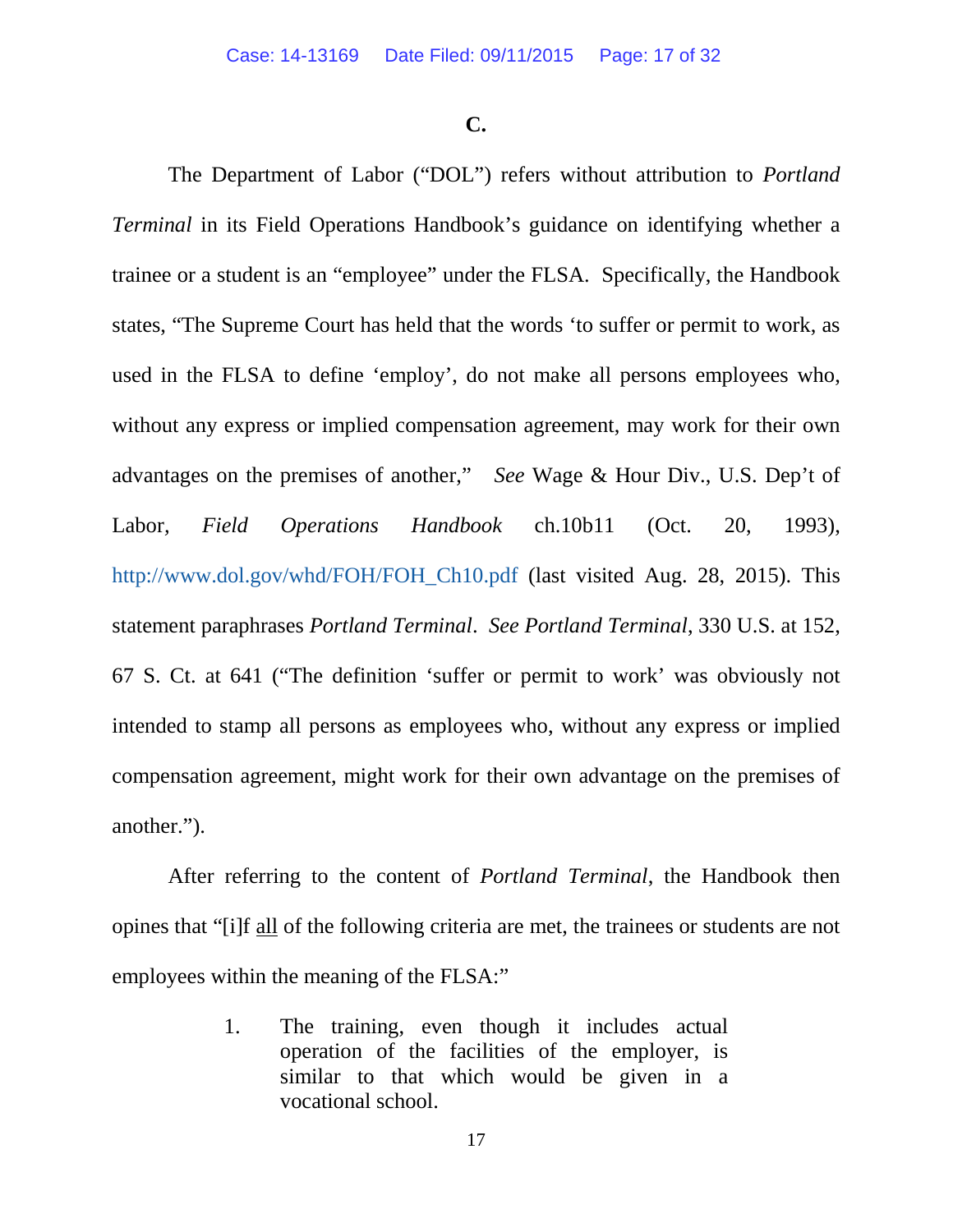- 2. The training is for the benefit of the trainees or students.
- 3. The trainees or students do not displace regular employees, but work under their close observation.
- 4. The employer that provides the training derives no immediate advantage from the activities of the trainees or students, and on occasion his/her operations may actually be impeded.
- 5. The trainees or students are not necessarily entitled to a job at the conclusion of the training period.
- 6. The employer and the trainees or students understand that the trainees or students are not entitled to wages for the time spent in training.

*Id.* (emphasis in original). The Students assert that we should defer to this guidance, but we respectfully disagree.

Just as it is clear that the Handbook refers to *Portland Terminal* in its introduction to the six factors it sets forth, it is equally plain from reviewing the six factors that the Handbook derived them by simply reducing the facts of *Portland Terminal* to a test. This test is not a regulation, and it did not arise as a result of rule-making or an adversarial process. At most, it is entitled to *Skidmore*  deference, meaning that the deference it is due is "proportional to its 'power to persuade.'" *See United States v. Mead Corp.*, 533 U.S. 218, 235, 121 S. Ct. 2164, 2175-76 (citing *Skidmore v. Swift & Co.*, 323 U.S. 134, 140, 65 S. Ct. 161, 164  $(1944)$ ).

We do not defer to this test because, with all due respect to the DOL and the important work that it does, we do not find it persuasive. First, "an agency has no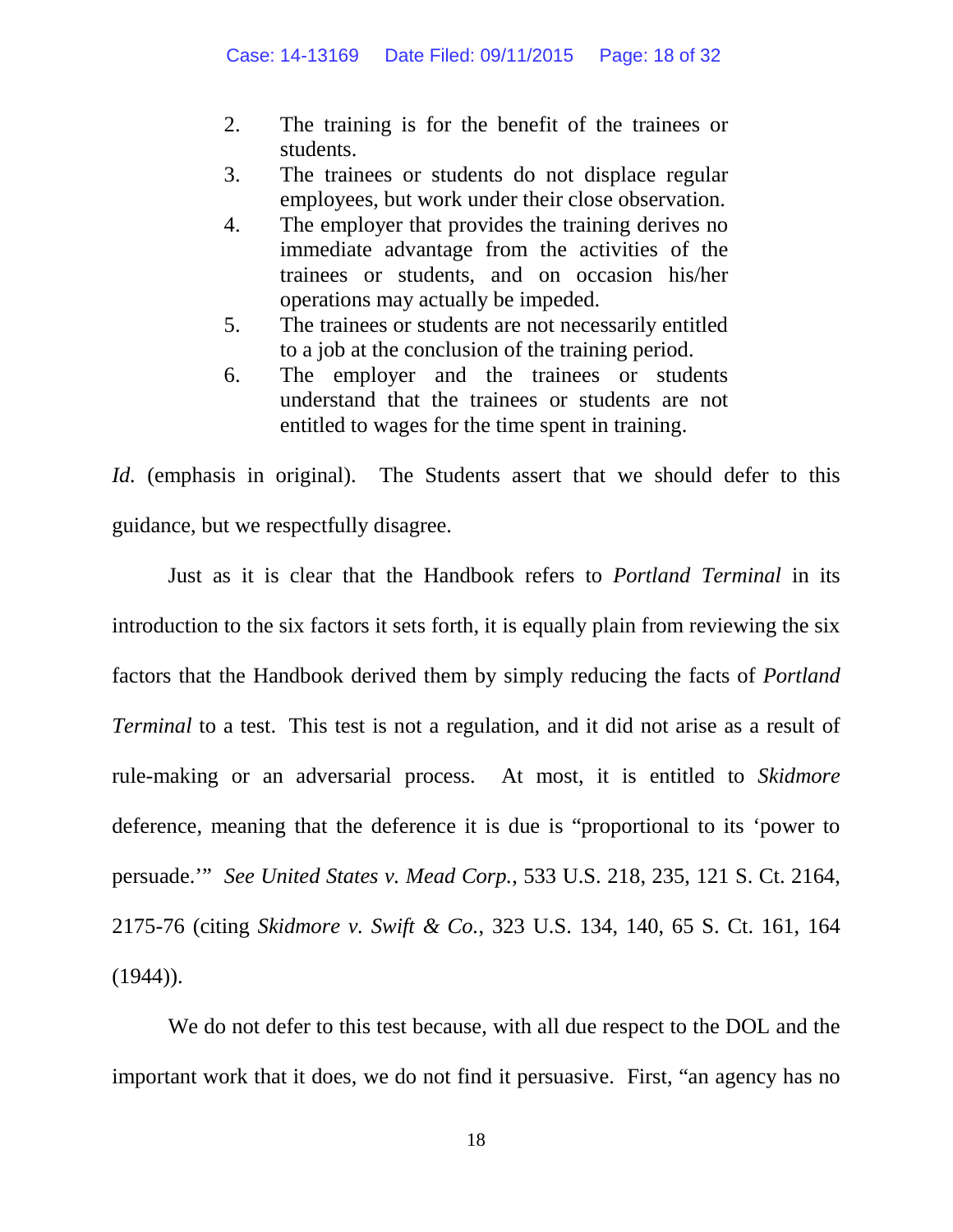special competence or role in interpreting a judicial decision." *Glatt v. Fox Searchlight Pictures, Inc.*, 791 F3d 376, 383 (2d Cir. 2015) (citation omitted). Second, as the Second Circuit has observed, the test "attempts to fit *Portland Terminal*'s particular facts to all workplaces, and . . . is too rigid . . . ." *Id.* Third, while some circuits have given some deference to the test, no circuit has adopted it wholesale and has deferred to the test's requirement that "all" factors be met for a trainee not to qualify as an "employee" under the FLSA. In short, we prefer to take our guidance on this issue directly from *Portland Terminal* and not from the DOL's interpretation of it.

#### **D.**

We therefore return to *Portland Terminal*.Since *Portland Terminal*, courts reviewing cases involving students and trainees have focused on the Supreme Court's language describing the program at issue in that case as having "most greatly benefit[ed]" the trainees. As a result, these courts have, for the most part, concentrated on evaluating the "primary beneficiary" of the training or school program to determine whether participants constituted "employees" under the  $FLSA<sub>1</sub><sup>7</sup>$  $FLSA<sub>1</sub><sup>7</sup>$  $FLSA<sub>1</sub><sup>7</sup>$  generally concluding that such an approach reveals the "economic reality"

<span id="page-18-0"></span><sup>7</sup> *See, e.g.*, *Glatt*, 791 F.3d at 383 ("[T]he proper question is whether the intern or the employer is the primary beneficiary of the relationship."); *McLaughlin v. Ensley*, 877 F.2d 1207, 1209 (4th Cir. 1989) ("[T]he proper legal inquiry in this case is whether [the employer] or the [trainees] principally benefited from the weeklong [training] arrangement."); *Donovan v. Am. Airlines, Inc.*, 686 F.2d 267, 271-72 (5th Cir. 1982) (analogizing the facts of the case to those at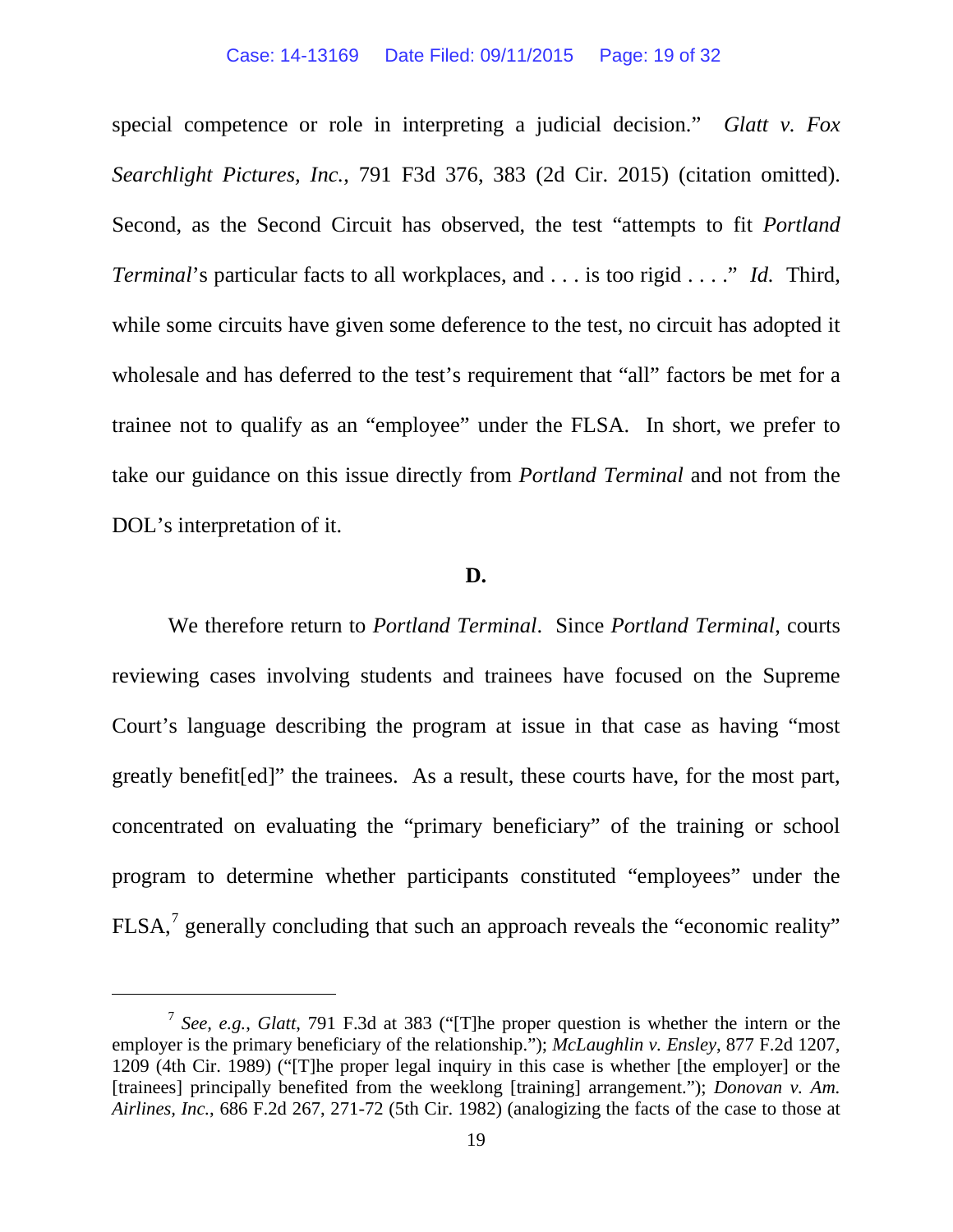of the situation.[8](#page-19-0) In doing so, they have considered the entirety of the circumstances, balancing a variety of factors $\sigma$ <sup>[9](#page-19-1)</sup> that often entail comparing the facts of the case to the facts in *Portland Terminal* or to the six factors that the DOL sets forth in its Handbook. As we have explained, both forms of comparison are effectively the same.

**E.**

But most recently, in *Glatt*, 791 F.3d at 384, the Second Circuit has reflected on the limitations of comparing the characteristics of the modern internship to the specific facts at issue in *Portland Terminal*. As the Second Circuit observed,

 $\overline{a}$ 

issue in *Portland Terminal* and noting that *Portland Terminal* turned on the determination that the training "most greatly benefit[ed] the trainees"); *Solis*, 642 F.3d at 529 ("To conclude, we hold that the proper approach for determining whether an employment relationship exists in the context of a training or learning situation is to ascertain which party derives the primary benefit from the relationship."); *Blair v. Willis*, 420 F.3d 823, 829 (8th Cir. 2005) (finding that students were not "employees" because the chores that they were required to do were "primarily for the students', not the [school's] benefit"); *Marshall v. Regis Educ. Corp.*, 666 F.2d at 1326-27 (comparing respective benefits of the student resident assistants and the college where they engaged in the program to determine whether the resident assistants were "employees" of the college and noting that "[t]he mere fact that the College [employer] may have derived some economic value from the [resident assistant] program does not override the educational benefits of the program and is not dispositive of the 'employee' issue").

<span id="page-19-0"></span><sup>8</sup> One court that has applied the primary-beneficiary standard has opined, however, that "stat[ing] that economic realities govern is no more helpful than attempting to determine employment status by reference directly to the FLSA's definitions themselves." *Solis*, 642 F.3d at 522-23.

<span id="page-19-1"></span><sup>9</sup> *See, e.g., Glatt*, 791 F.3d at 384 (citing with approval *Barfield v. N.Y.C. Health & Hosps. Corp.*, 537 F.3d 132, 141-42 (2d Cir. 2008) for the proposition that "employment for FLSA purposes is 'a flexible concept to be determined on a case-by-case basis by review of the totality of the circumstances'" and applying a "set of non-exhaustive factors" to determine whether interns were "employees"); *McLaughlin*, 877 F.2d at 1210 (evaluating all of the "factual circumstances"); *Am. Airlines*, 686 F.2d at 272 (endorsing "balancing analysis"); *Solis*, 642 F.3d at 529-32 (considering all of the "[f]actors" and "evidence"); *Blair*, 420 F.3d at 829 (evaluating the "totality of the economic circumstances"); *Regis Educ. Corp.*, 666 F.2d at 1326 (considering the "circumstances of the whole activity").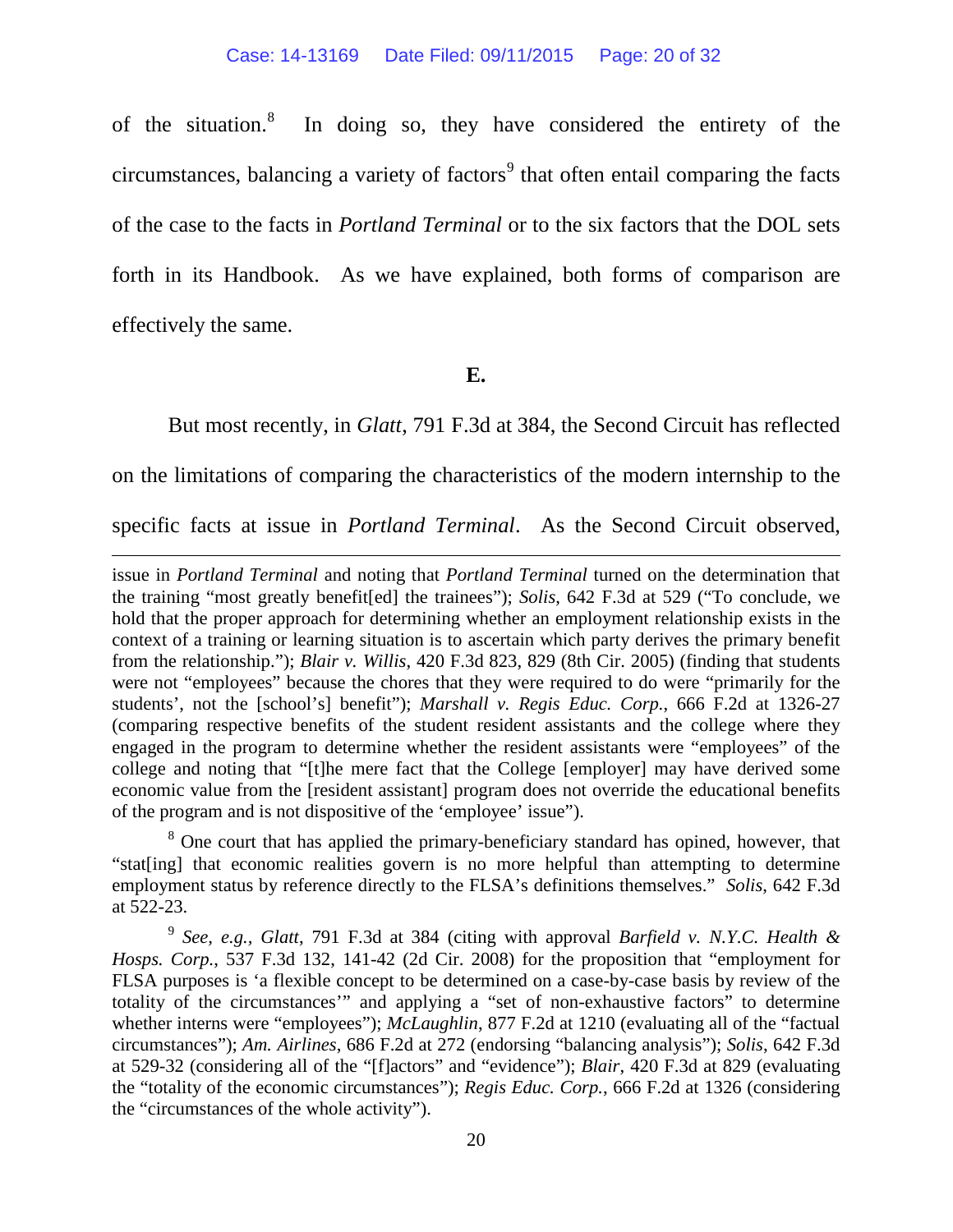*Portland Terminal* is now 68 years old. *Id.* The facts of that case do not necessarily "reflect[] the role of internships in today's economy . . . ." *See id*. (referring to the DOL's Handbook guidance).

We add to these points the significant fact that the training involved in *Portland Terminal* was not a universal requirement for a particular type of educational degree or for professional certification or professional licensure in the field. Instead, the *Portland Terminal* training was offered by a company for its own, specific purposes, to create a ready labor pool for itself. So trying to evaluate the program at issue here by comparing it to all of the facts from *Portland Terminal* that were relevant and helpful to assessing the training program at issue in that case, is like trying to use a fork to eat soup. Like the fork and the spoon, the training at issue in *Portland Terminal* and in the case under review have similarities and may be in the same general category (eating utensils and training programs). But comparison to the facts from *Portland Terminal* alone can cover the gamut of relevant considerations in a case like the one before us no better than a fork can do a spoon's job in ladling soup.[10](#page-20-0)

<span id="page-20-0"></span> $10$  Our references here are to the traditional fork and spoon, not the "spork," a utensil that is a cross between a spoon and a fork, or as President Clinton once jokingly described it in explaining at the 1995 Radio and Television Correspondents' Dinner that his administration was reinventing government's approach to school lunches by "cut[ting] the cutlery," "the symbol of [his] administration." <https://www.youtube.com/watch?v=01tRdTvmKpo> (last visited Aug. 27, 2015).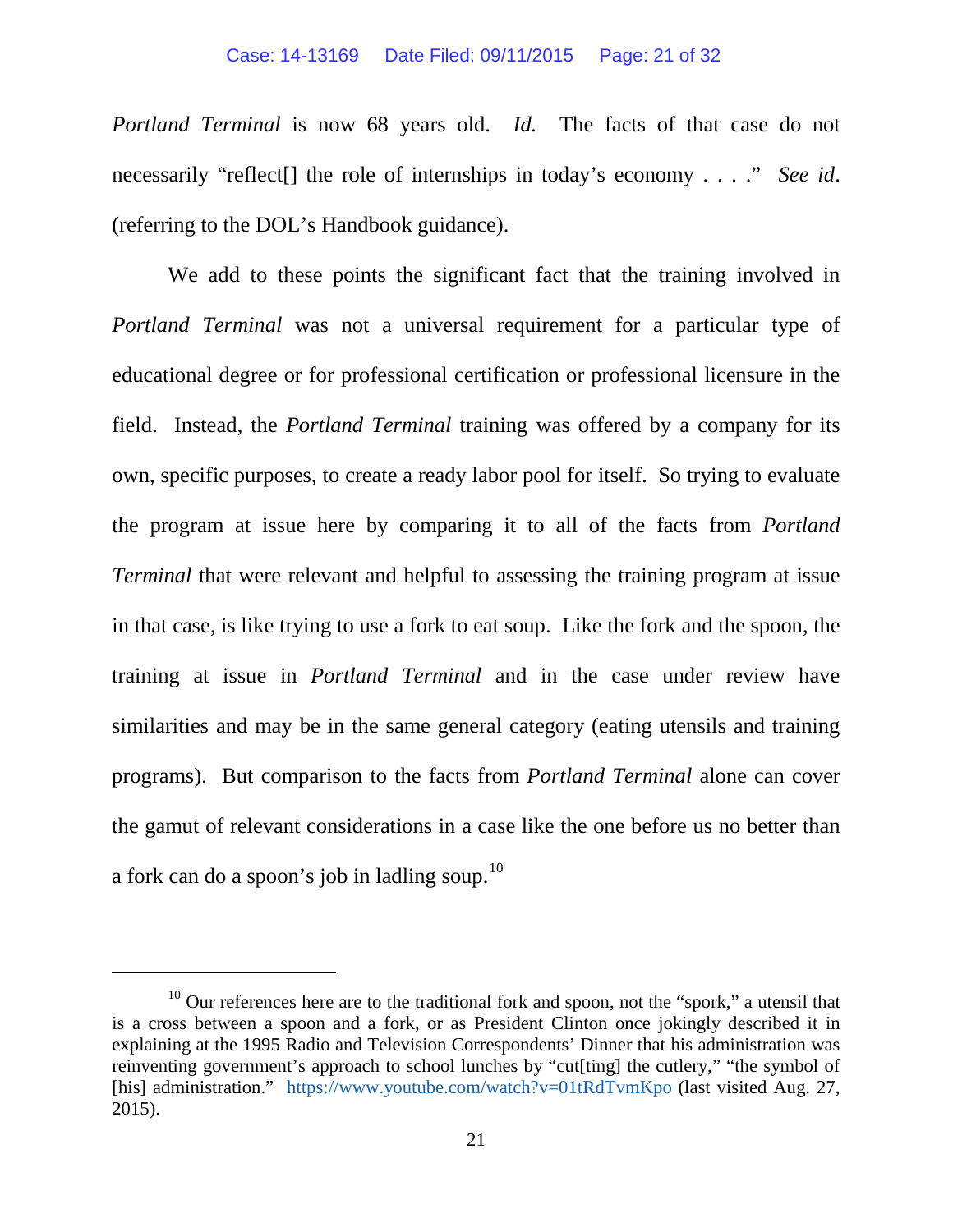#### Case: 14-13169 Date Filed: 09/11/2015 Page: 22 of 32

Longer-term, intensive modern internships that are required to obtain academic degrees and professional certification and licensure in a field are just too different from the short training class offered by the railroad in *Portland Terminal* for the purpose of creating its own labor pool. As exemplified by the facts of the pending case, modern internships can play an important—indeed critical—role in preparing students for their chosen careers. Imagine if a CRNA could report to work on her first day and be allowed unsupervised to conduct the induction, maintenance, and emergence phases of anesthesia administration, having only ever read about or watched someone else perform them. The potential danger and discomfort to the patient under such circumstances is self-evident and startling. So we need anesthesiologists and CRNAs who are willing to teach SRNAs their trade through internships.

Yet taking on the responsibility of supervising and teaching SRNAs is a heavy one with serious potential costs. We cannot realistically expect anesthesiology practices to expose themselves to these costs by providing students with the opportunity to participate in 550 cases each, without receiving some type of benefit from the arrangement. *See Am. Airlines*, 686 F.2d at 272 ("if attendance were solely for the trainee's benefit, the company would not conduct the [training] except as a matter of altruism or public pro bono").

22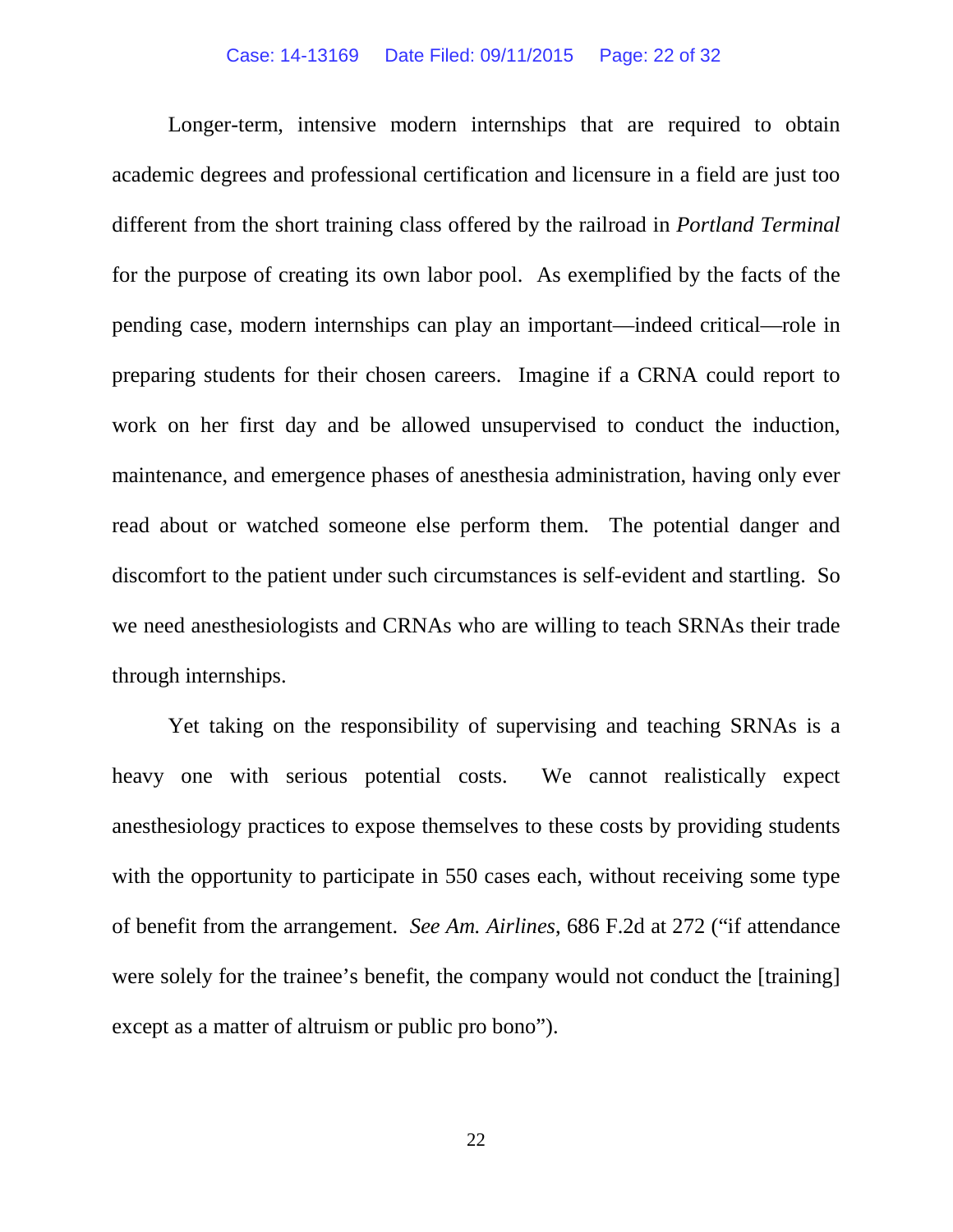#### Case: 14-13169 Date Filed: 09/11/2015 Page: 23 of 32

But the mere fact that an anesthesiology practice obtains benefits from offering SRNAs internships cannot, standing alone, render the student interns "employees" for purposes of the FLSA. *See, e.g., Solis*, 642 F.3d at 530-31 (though the school derived benefits from students' work at its facilities, the value of the benefits to the students from the work arrangement outweighed the benefits to the school, so the students were not "employees"). Indeed, there is nothing inherently wrong with an employer's benefiting from an internship that also plainly benefits the interns.

Nevertheless, we recognize the potential for some employers to maximize their benefits at the unfair expense and abuse of student interns. And that is a problem.

So our dilemma arises in determining how to discern the primary beneficiary in a relationship where both the intern and the employer may obtain significant benefits. We think that the best way to do this is to focus on the benefits to the student while still considering whether the manner in which the employer implements the internship program takes unfair advantage of or is otherwise abusive towards the student. This orientation allows for student internships to accomplish their important goals but still accounts for congressional concerns in enacting the FLSA.

23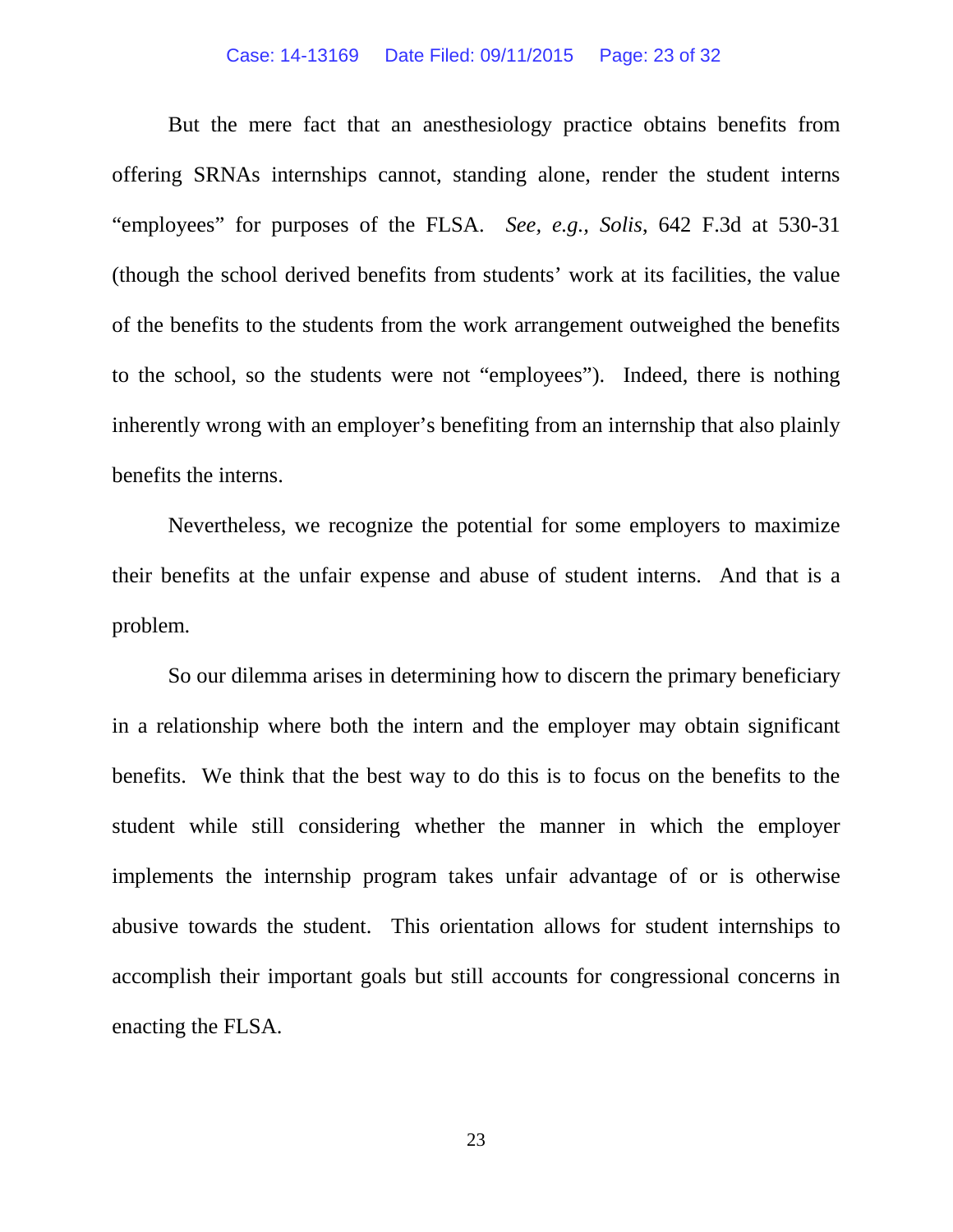We also believe that the Second Circuit's articulation of "a non-exhaustive"

set of considerations" for evaluation in determining the "primary beneficiary" in

cases involving modern internships goes far towards fulfilling this function. In

particular, the Second Circuit has identified the following factors:

- 1. The extent to which the intern and the employer clearly understand that there is no expectation of compensation. Any promise of compensation, express or implied, suggests that the intern is an employee—and vice versa.
- 2. The extent to which the internship provides training that would be similar to that which would be given in an educational environment, including the clinical and other hands-on training provided by educational institutions.
- 3. The extent to which the internship is tied to the intern's formal education program by integrated coursework or the receipt of academic credit.
- 4. The extent to which the internship accommodates the intern's academic commitments by corresponding to the academic calendar.
- 5. The extent to which the internship's duration is limited to the period in which the internship provides the intern with beneficial learning.
- 6. The extent to which the intern's work complements, rather than displaces, the work of paid employees while providing significant educational benefits to the intern.
- 7. The extent to which the intern and the employer understand that the internship is conducted without entitlement to a paid job at the conclusion of the internship.

*Glatt*, 791 F.3d at 384. Under the Second Circuit's approach, "[n]o one factor is dispositive and every factor need not point in the same direction for the court to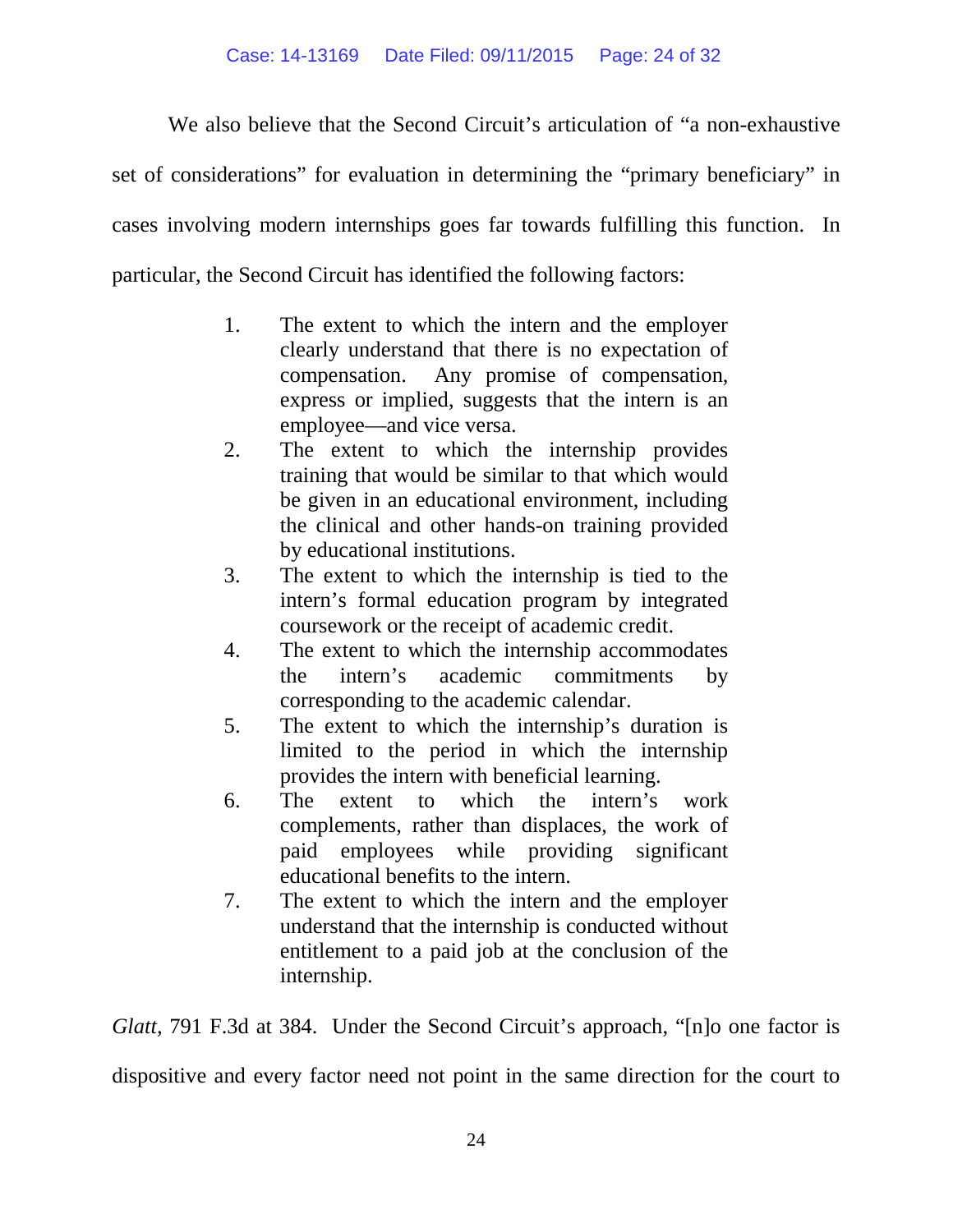#### Case: 14-13169 Date Filed: 09/11/2015 Page: 25 of 32

conclude that the intern is not an employee . . . ." *Id*. Rather, courts must engage in a "weighing and balancing [of] all of the circumstances," including, where appropriate, other considerations not expressed in the seven factors. *Id.* The Second Circuit has described this approach as "flexible" and "faithful to *Portland Terminal*," reasoning that "[n]othing in the Supreme Court's decision suggests that any particular fact was essential to its conclusion or that the facts on which it relied would have the same relevance in every workplace." *Id.* at 384-85.

We agree with the Second Circuit's reasoning and its interpretation of *Portland Terminal*. The factors that the Second Circuit has identified effectively tweak the Supreme Court's considerations in evaluating the training program in *Portland Terminal* to make them applicable to modern-day internships like the type at issue here.

In many ways, the *Glatt* factors involve consideration of the same or similar facts to those that the Supreme Court found important in *Portland Terminal* and that the DOL Handbook guidance deemed relevant factors for consideration. Indeed, factors 2, 3, and 5 are more detailed expressions of *Portland Terminal*'s concern that the training be similar to that available in a vocational or other educational environment. Likewise, factors 2 through 6 reflect *Portland Terminal*'s attention to the benefit to the intern. In addition, factors 2 and 6 relate directly to *Portland Terminal*'s consideration of whether the intern displaces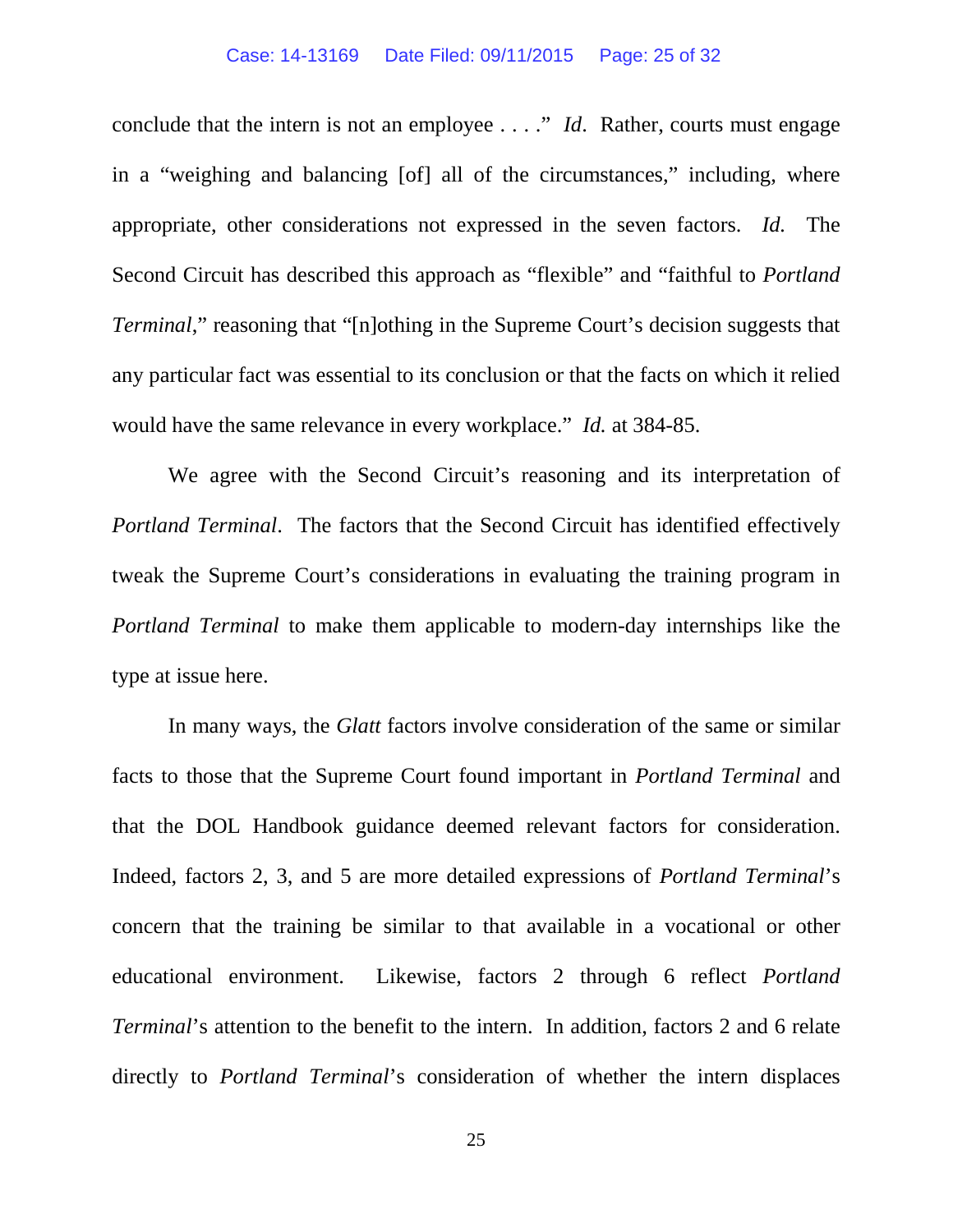#### Case: 14-13169 Date Filed: 09/11/2015 Page: 26 of 32

regular employees and whether the intern works under the close supervision of existing employees. Finally, factors 1 and 7 are essentially the same as *Portland Terminal*'s considerations that the intern and employer both understand that the intern will not receive wages and that the intern is not entitled to a job upon completion of the internship, respectively.

Only *Portland Terminal*'s reference to the railroad's receipt of "no 'immediate advantage' from any work done by the trainees" is not accounted for by the *Glatt* factors. But the training in *Portland Terminal* was so different from a modern internship for academic, certification, and licensure purposes that we do not see how this particular consideration sheds light on the primary-beneficiary analysis here. In *Portland Terminal*, despite not receiving an "immediate advantage" from the training program, the railroad had a significant economic incentive to offer the training because it needed a ready pool of qualified brakemen from which it could hire. In the absence of the training, there may well not have been any. If the railroad had also obtained a direct and immediate financial or competitive advantage from providing a training program that it was going to have to offer for its own business reasons regardless of whether it received a direct advantage, that could have served as an indication that the railroad was taking unfair advantage of the situation.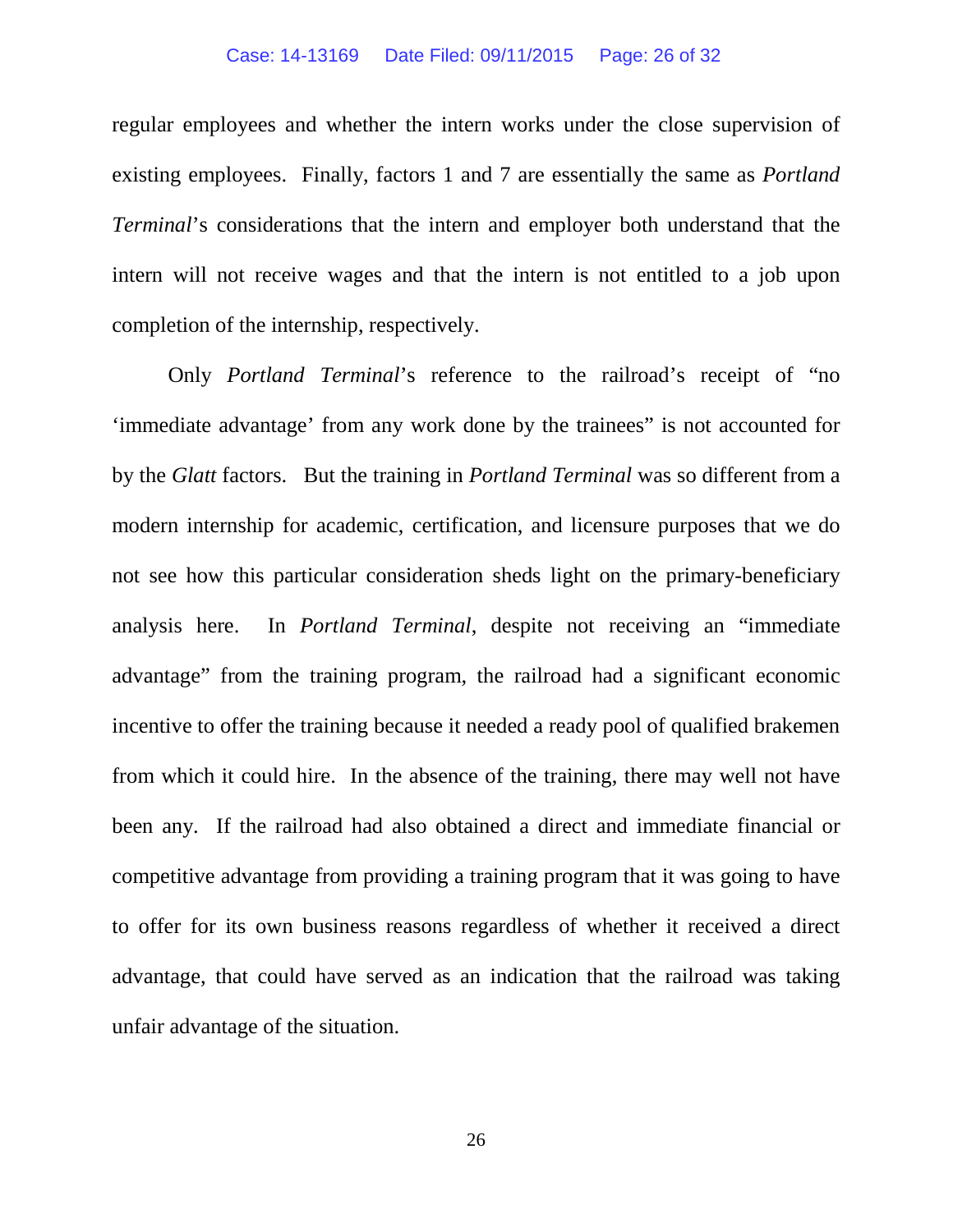#### Case: 14-13169 Date Filed: 09/11/2015 Page: 27 of 32

But, as we have explained, the modern internship as a requirement for academic credit and professional certification and licensure is very different. For starters, the students seeking the internships—as opposed to a particular company's business requirements—drive the need for the internships to exist. Second, licensure and certification laws provide evidence that we as a society have decided that clinical internships are necessary and important. Third, we find it difficult to conceive that anesthesiology practices would be willing to take on the risks, costs, and detriments of teaching students in a clinical environment for extended periods (four semesters, for example) without receiving some benefit for their troubles. As we have further noted, though, the mere fact that an employer obtains a benefit from providing a clinical internship does not mean that the employer is the "primary beneficiary" of the relationship. Therefore, we cannot see how consideration of whether the employer gains an "immediate advantage" from an internship, in and of itself, brings us any closer to resolving who the primary beneficiary of the relationship is.

Instead, we focus on the *Glatt* factors. In order to allow the district court to apply these factors in the first instance and, if it desires, to permit the parties to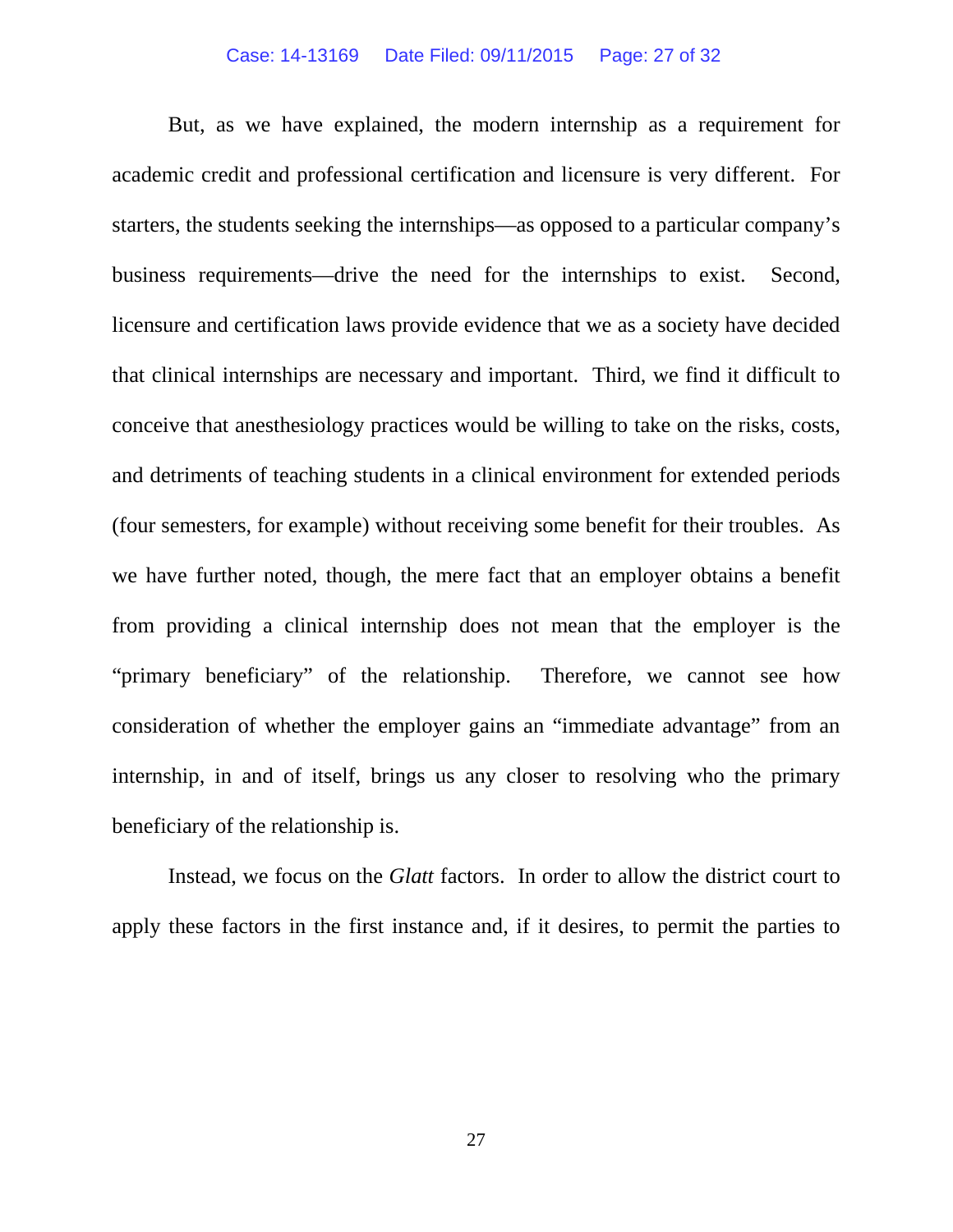#### Case: 14-13169 Date Filed: 09/11/2015 Page: 28 of 32

supplement the record, we remand this case to the district court. But first we provide some guidance on applying some of the factors.<sup>[11](#page-27-0)</sup>

The fourth factor focuses on the extent to which the internship accommodates the intern's academic commitment by corresponding to the academic calendar. In a case like this one, where the clinical training and the academic commitment are one and the same, this consideration must account for whether a legitimate reason exists for clinical training to occur on days when school is out of session.

As for the fifth factor—the extent to which the internship's duration is limited to the period in which the internship provides the intern with beneficial learning—this consideration must recognize the goals of the internship and determine whether the duration of the internship is necessary to accomplish them. In making this evaluation, the court should keep in mind that designing an internship is not an exact science. We cannot expect that the length of the internship will always match up perfectly with the skills to be taught and the experience to be gained through the program. An internship that is longer than absolutely necessary to accomplish the educational and experiential goals of the program does not necessarily weigh in favor of a determination that the intern is an

<span id="page-27-0"></span> $11$  Certain factors, such as the first one, for instance, are self-explanatory, so we do not elaborate on them.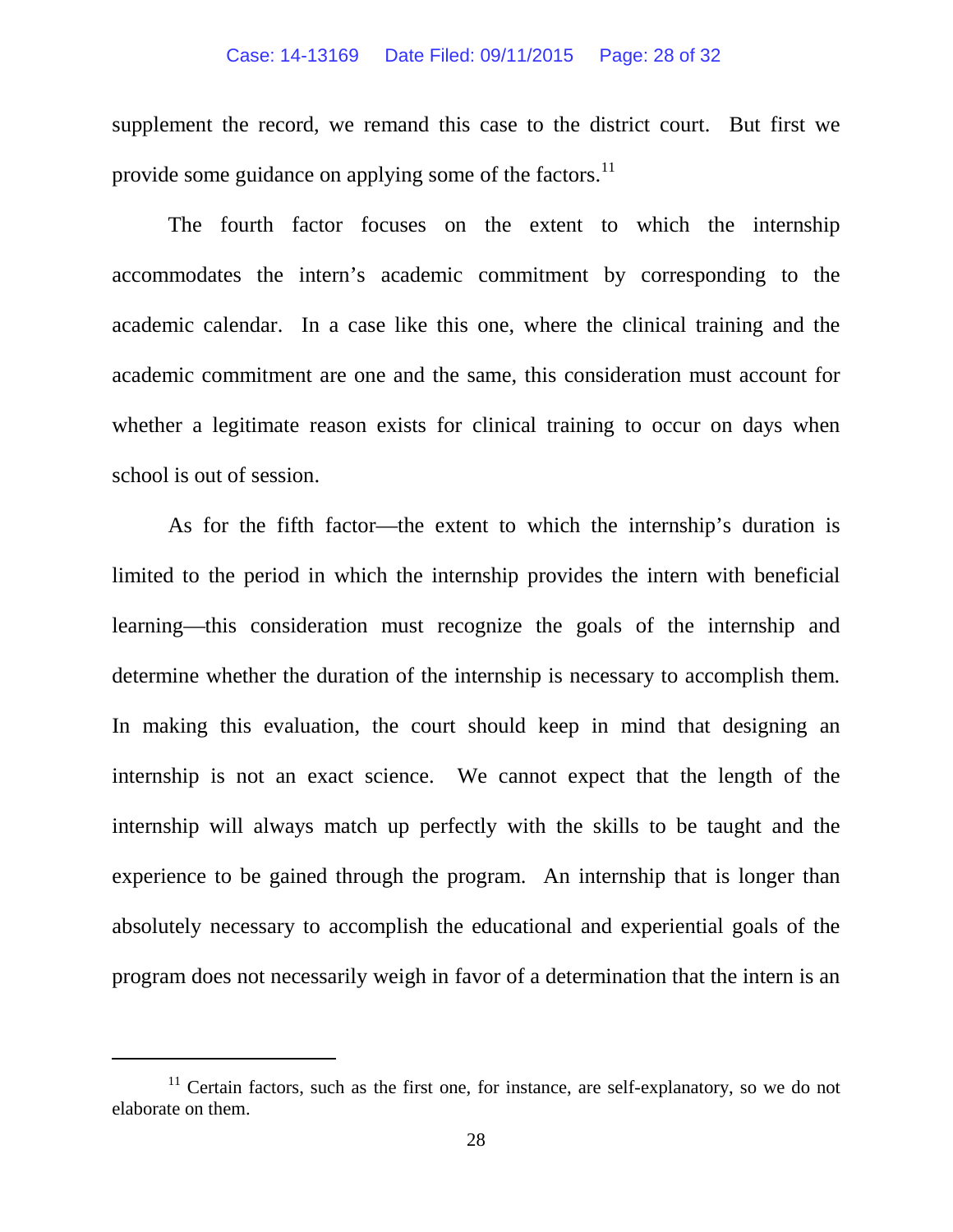#### Case: 14-13169 Date Filed: 09/11/2015 Page: 29 of 32

"employee." Instead, the court should consider whether the duration of the internship is grossly excessive in comparison to the period of beneficial learning.

As part of this consideration, the court should also evaluate the extent to which the nature of the training requires the daily schedule that the intern must endure. In this case, graduation, certification, and licensure requirements all demanded that students participate in at least 550 cases involving a variety of procedures. Again, we imagine that it would be difficult, if not impossible, to plan the scheduling of SRNAs for precisely 550 different procedures over four semesters, particularly in view of the constantly changing nature of the medical schedule. Nor do we think that the law requires such precision. We also note that the SRNAs' clinical work was required to extend for four semesters, even if the Students finished 550 cases in a shorter period. As a result, it does not seem to us that the four-semester duration of the program would have been excessive, no matter how many cases the students completed during that time. But if the reason that the SRNAs completed well in excess of 550 cases during their four clinical semesters was because they were made to work grossly excessive hours, that would be an indication that the employer may have unfairly taken advantage of or otherwise abused the SRNAs and that they should be regarded as "employees" under the FLSA.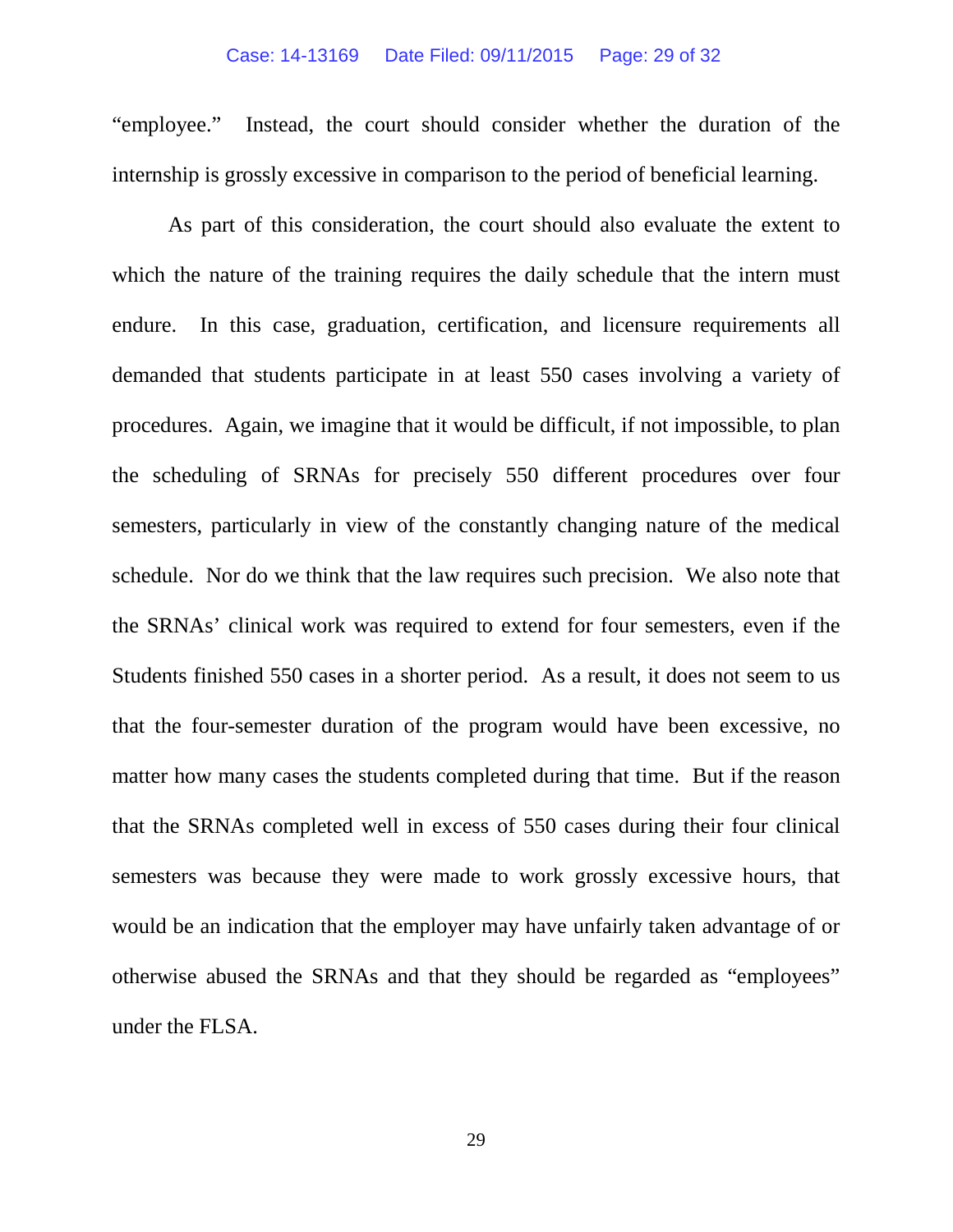#### Case: 14-13169 Date Filed: 09/11/2015 Page: 30 of 32

The sixth factor evaluates the extent to which the intern's work complements, rather than displaces, the work of paid employees while providing significant educational benefits to the intern. This case involves a unique consideration on this factor. The Students assert that CRNAs each worked fewer hours than they otherwise would have, in the absence of the SRNAs, meaning that the SRNAs displaced CRNA hours. For support, they point to the Revised Teaching Rule, which allowed Collier to be reimbursed by Medicare for providing anesthesia in two rooms while having to pay only a single CRNA—something that Collier could not have done if the SRNAs were not there.

We do not opine on whether, in fact, CRNAs worked fewer hours as a result of the SRNAs' presence, under the Revised Teaching Rule. But if they did, we do not think that such a fact, in and of itself, would resolve which party this factor favors. The analysis under this factor must also account for the existence of a Medicare rule that contemplates the use of two SRNAs to assist one CRNA in two rooms simultaneously. A Medicare rule obviously cannot inform whether a SRNA is an "employee" under the FLSA. Nevertheless, the rule's existence and endorsement of the staffing of two patient rooms with one CRNA and two SRNAs suggests that, at least from an anesthesia-administration point of view, there was nothing unsafe or wrong with Collier's scheduling of two SRNAs to be overseen by a single CRNA. Under these circumstances, therefore, it would not be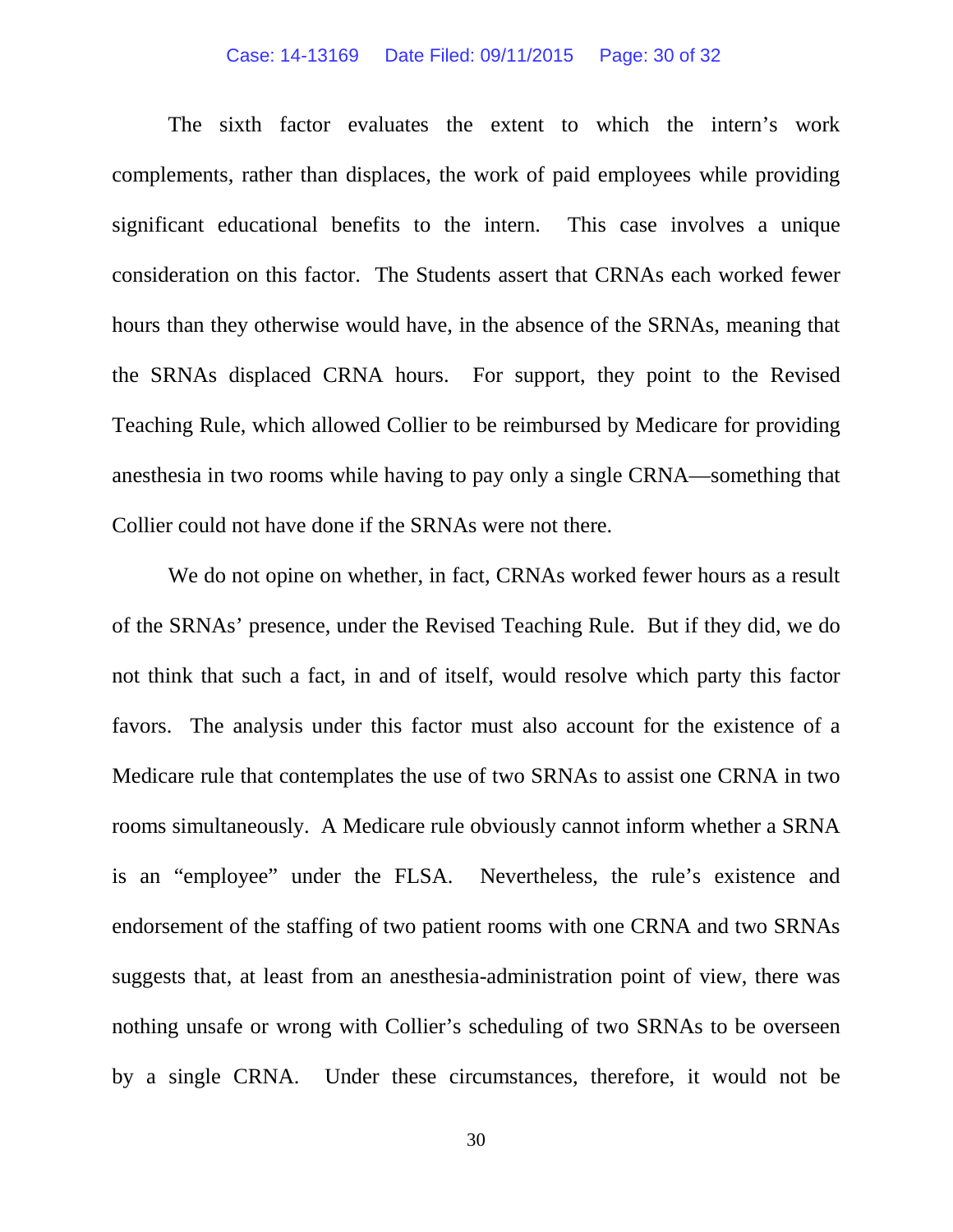appropriate to consider Collier's use of the Rule as evidence that Collier unfairly took advantage of the SRNAs when it scheduled two SRNAs to be supervised by a single CRNA. Of course, to the extent that CRNA hours may have been displaced by SRNA hours for reasons other than the Revised Teaching Rule, the court should evaluate those circumstances on their own merit.

In applying the factors to ascertain the primary beneficiary of an internship relationship, we caution that the proper resolution of a case may not necessarily be an all-or-nothing determination. That is, we can envision a scenario where a portion of the student's efforts constitute a *bona fide* internship that primarily benefits the student, but the employer also takes unfair advantage of the student's need to complete the internship by making continuation of the internship implicitly or explicitly contingent on the student's performance of tasks or his working of hours well beyond the bounds of what could fairly be expected to be a part of the internship.<sup>[12](#page-30-0)</sup> For example, in the context of an internship required for an academic degree and professional licensure and certification in a medical field, consider an employer who requires an intern to paint the employer's house in order for the student to complete an internship of which the student was otherwise the primary beneficiary. Under those circumstances, the student would not constitute an

<span id="page-30-0"></span> $12$  By explaining this point, we do not mean to suggest that a split decision would or would not be appropriate in this particular case. In the interests of thoroughness, though, we simply note this point.